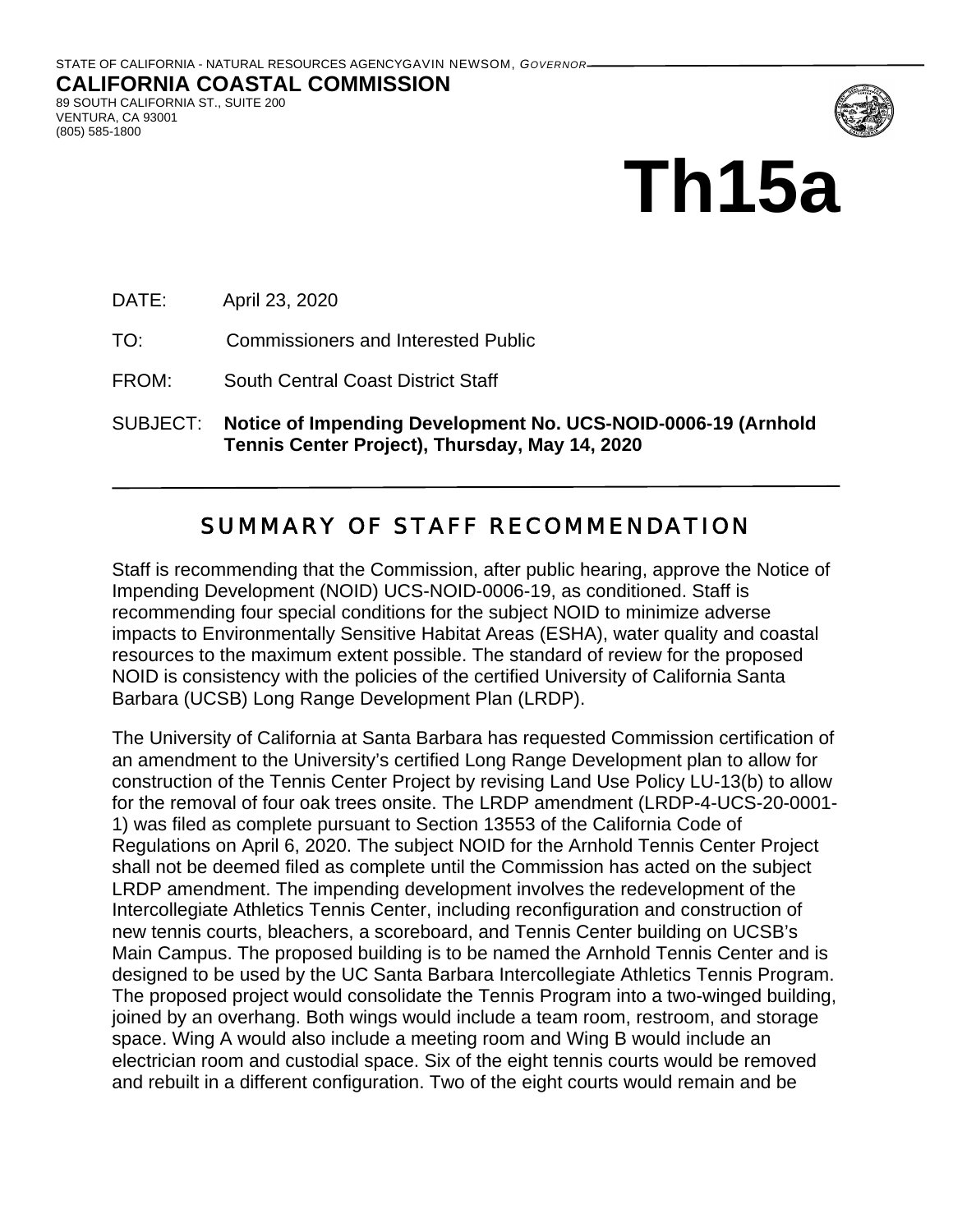UCSB Notice of Impending Development UCS-NOID-0006-19 (Arnhold Tennis Center Project)

resurfaced. Seven trees would be removed to accommodate the reconfiguration of the courts, four of which are Coast Live Oaks.

The proposed project involves the removal of three non-native trees, which UCSB is proposing to replace at a 1:1 ratio on-site in accordance with the Campus Tree Trimming and Removal Program of the certified LRDP. Additionally, four native Coast Live Oaks are set for removal which will be replaced in a 1:1 ratio on-site in addition to a 10:1 ratio off site. The trees proposed for removal do not constitute Environmentally Sensitive Habitat Area (ESHA) or Open Space, and are not designated as such on Figure F.1 or Figure F.5 within the certified LRDP. They are located within the Main Campus Core Recreation Area, and are surrounded by development. The LRDP requires native trees to be preserved and protected to the greatest extent feasible by siting new development a minimum of five feet from the outer edge of the tree's canopy line. However, the University has determined that it is not feasible for the reconstruction of the courts to be sited outside of the tree driplines. Therefore, the proposed development would impact four Coast Live Oak trees, in addition to three non-native trees. In order for the project to be consistent with the LRDP, UCSB is proposing to mitigate for the impact to the oak trees by planting four replacement oak trees on the project site, in addition to 40 oak trees at a site on the North Campus. In addition to the 7 trees that are proposed to be removed and mitigated, Miniature Lupine currently occurs in a 8,200 sq. ft. area in a scattered distribution in a field area west of the tennis courts. The Miniature Lupine has no formal protected status but is considered locally sensitive by the campus. The eastern portion of the Miniature Lupine will be partially and permanently impacted by the construction of the relocated tennis courts. Approximately 4,600 sq. ft. of area with scattered appearance of Miniature Lupine will be permanently impacted. The University proposes to mitigate these impacts through a focused enhancement of the remaining 2,500 sq. ft. of habitat and restoration of 11,300 sq. ft. of sandy, somewhat bare soils at the East Bluff, adjacent to an existing small and scattered population of Miniature Lupine adjacent to Henley Gate. To ensure adequate implementation of the University's proposal for the replacement planting of the 7 trees and the Miniature Lupine, **Special Condition Three (3)** requires that a final landscaping plan be submitted and implemented. **Special Condition One (1)** requires the University to submit a tree and Miniature Lupine mitigation and monitoring plan to ensure that the replacement planting program is successful.

Biological surveys for this project indicate that the trees on the site proposed for removal do not support nesting raptors or other sensitive species. The University has submitted a Coastal Raptor Breeding Report, completed within the last year, to evaluate and document foraging and nesting activity within the proposed project site and 500 ft. buffer. Only one species of raptor, the red-tailed hawk, was observed within 500 feet of the project site across the five site visits. No raptor species listed under the federal Endangered Species Act or the California Endangered Species Act, and no raptor species designated as a California Species of Concern, a state Fully Protected Species, or a Watch List species was observed within 500 feet of the project site. However, due to the fact that the 7 trees proposed for removal have the potential to provide habitat for sensitive bird species, it is necessary to ensure that potential impacts to nesting bird species are avoided during tree removal activities. Thus, in order to avoid any potential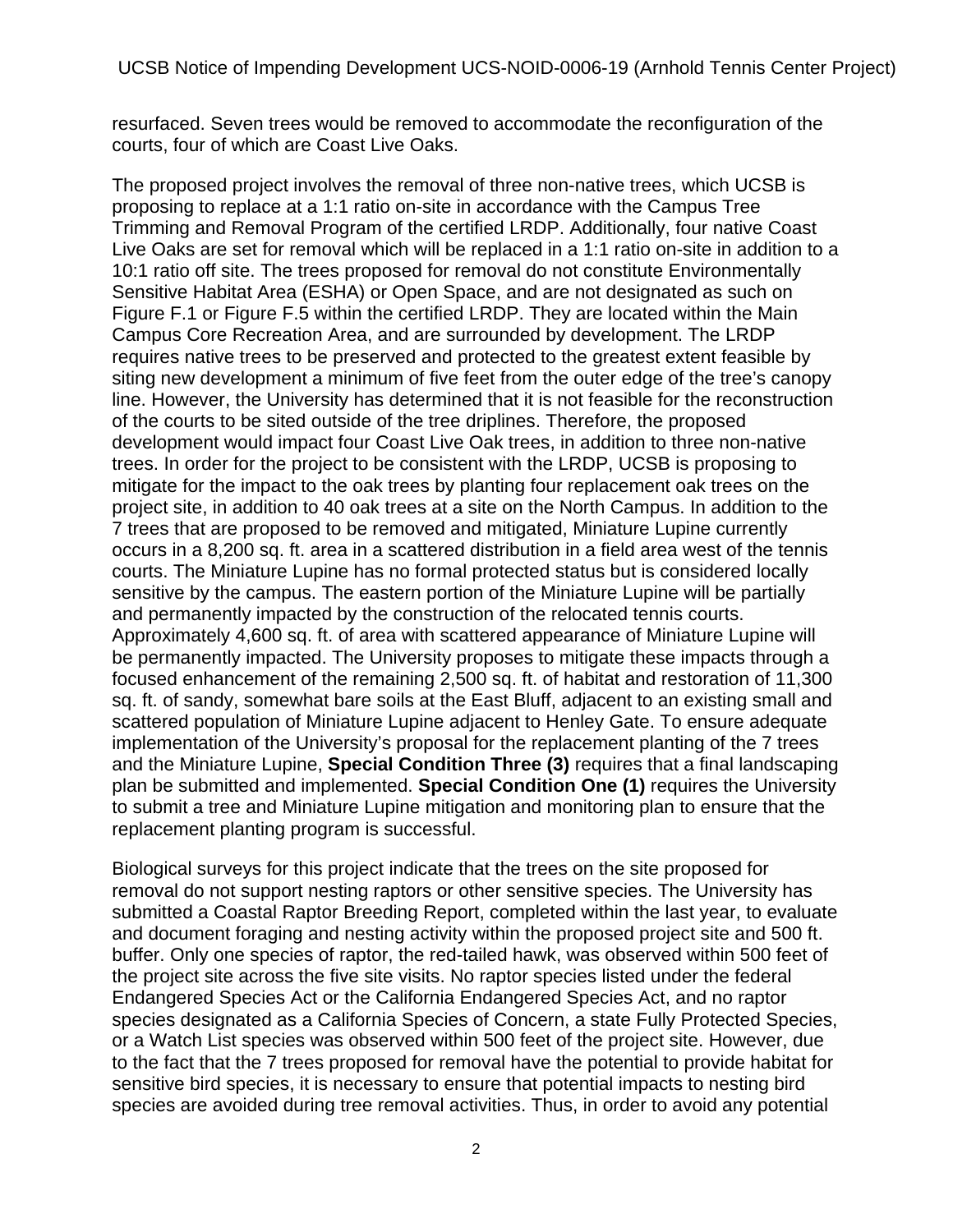adverse impacts to raptor or sensitive bird species, **Special Condition Two (2)** requires that should construction activities, including tree removal, occur between February 15 and September 1 (bird breeding season), a qualified environmental resource specialist shall conduct pre-construction bird surveys to determine whether nesting or breeding behavior is occurring within 500 feet of the project site and adjust activities accordingly.

Additionally, the proposed project includes approximately 77,211 sq. ft. of grading, 300 cubic yards of cut, 1,800 cubic yards of fill and 1,500 cubic yards of imported soil. Grading, cutting, and filling has the potential to adversely impact the project site through sedimentation due to erosion of bare soils during construction. To mitigate this potential impact, the University has proposed an interim erosion control plan. **Special Condition Four (4)** requires the proposed erosion control plan as well as construction best management practices be implemented in order to protect the quality of the adjacent coastal waters as well as the long-term stability of the site.

The proposed project would also result in an increase in impervious surfaces by 8,500 square feet. In order to mitigate the impacts from the increased impervious surface area, the University will construct two bioretention basins. To ensure that stormwater runoff is managed, **Special Condition Five (5)** requires the University to comply with and incorporate the recommendations contained in the submitted hydrologic and geologic reports into all final design and construction.

Staff recommends that the Commission determine that the Notice of Impending Development is consistent with the certified LRDP only as conditioned with five special conditions to minimize adverse impacts to Environmentally Sensitive Habitat Areas, water quality and coastal resources to the maximum extent possible. The motion and resolution for Commission action can be found starting on **page 5**.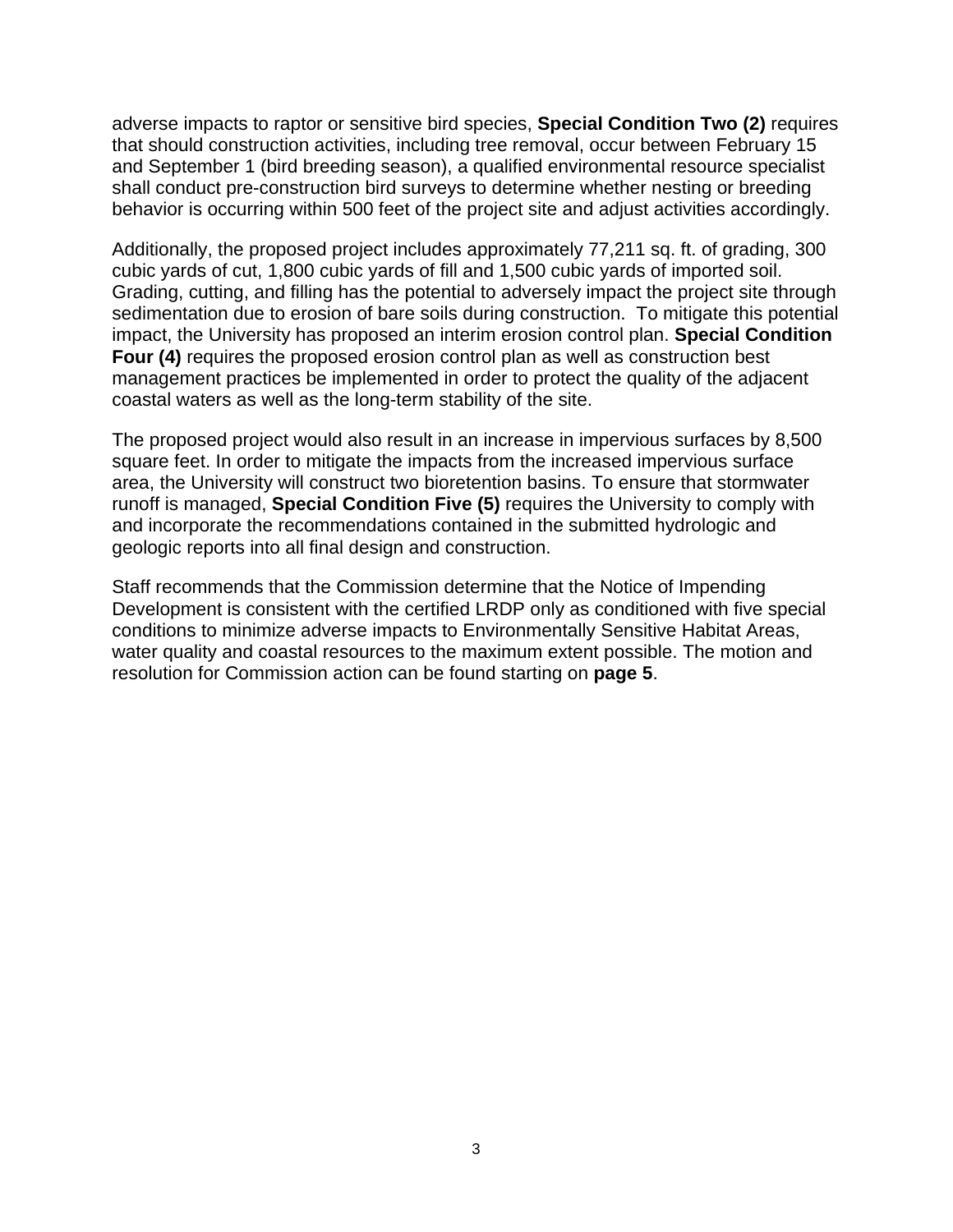# Table of Contents

| IV. FINDINGS FOR APPROVAL OF THE NOTICE OF IMPENDING |  |
|------------------------------------------------------|--|
|                                                      |  |
|                                                      |  |
|                                                      |  |
|                                                      |  |

# **EXHIBITS**

| Exhibit 1 - Vicinity Map                               |
|--------------------------------------------------------|
| Exhibit 2 – Aerial Photo of Project Site               |
| <b>Exhibit 3-Proposed Project Plans</b>                |
| Exhibit 4 – Oak Trees Set for Removal; Replanting Site |
| Exhibit 5 – Miniature Lupine Area; Restoration Site    |
|                                                        |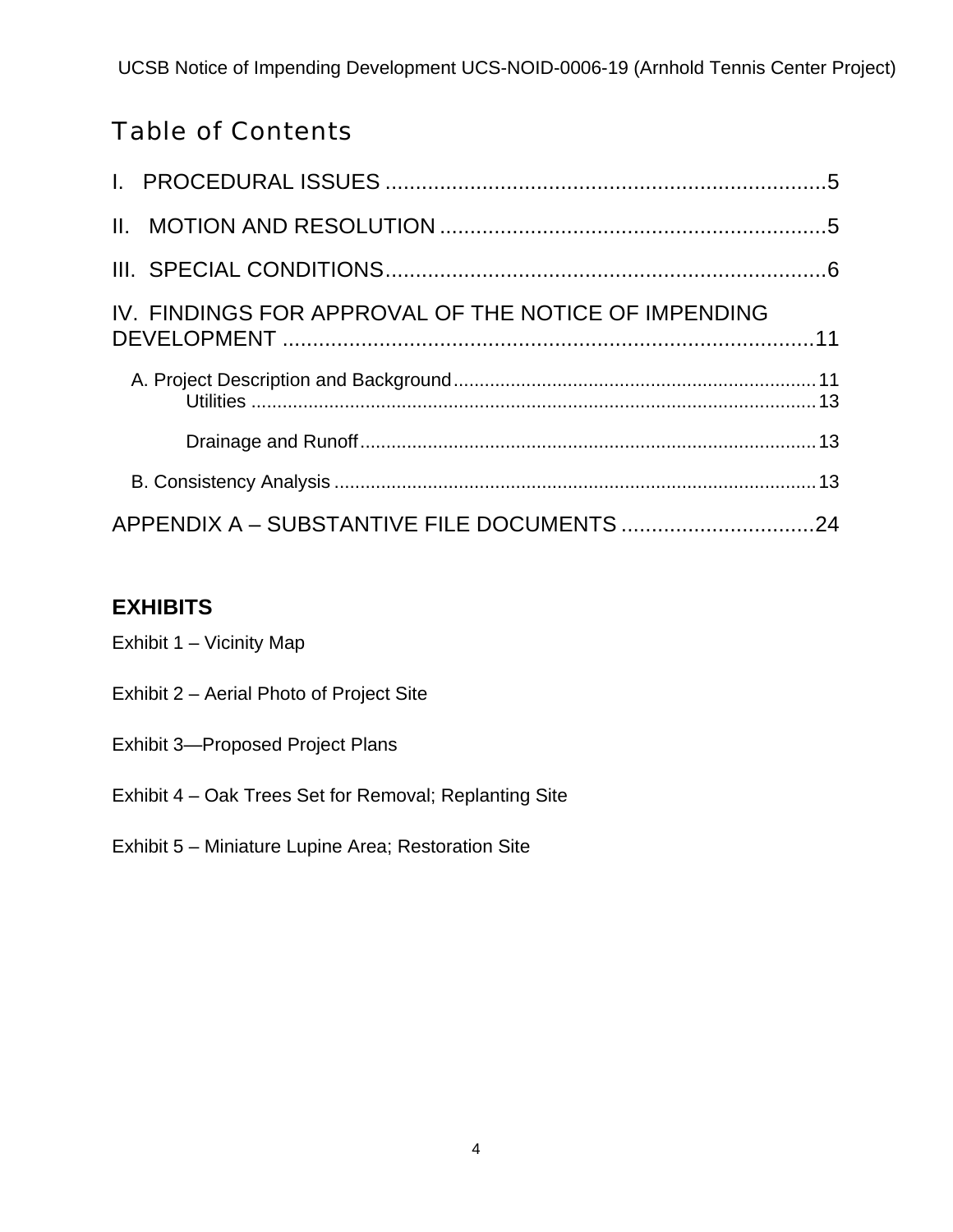# **I. PROCEDURAL ISSUES**

Section 30606 of the Coastal Act and Title 14, Sections 13547 through 13550 of the California Code of Regulations1 govern the Coastal Commission's review of specific development projects proposed to be undertaken pursuant to a certified Long Range Development Plan (LRDP). Section 13549(b) requires the Executive Director or his designee to review the notice of impending development (or development announcement) within ten days of receipt and determine whether it provides sufficient information to determine if the proposed development is consistent with the certified LRDP. The notice is deemed filed when all necessary supporting information has been received. The items necessary to provide a complete notice of impending development for the project at issue in this report were received in the South Central Coast Office on March 23, 2020, and the notice was filed as complete on April 6, 2020. The date by which the Commission would have had to take action on the NOID absent an extension of the time limit was May 6, 2020. In this case, UCSB has agreed to extend the 30-day processing time in order to make the May 2020 Commission meeting.

Pursuant to section 13550(b) of the regulations, within thirty days of filing the notice of impending development, the Executive Director is to report to the Commission on the nature of the development and make a recommendation regarding the consistency of the proposed development with the certified LRDP. After a public hearing, by a majority of its members present, the Commission determines whether the development is consistent with the certified LRDP and whether conditions are required to bring the development into conformance with the LRDP. No construction shall commence until after the Commission votes to impose any condition(s) necessary to render the proposed development consistent with the certified LRDP.

# **II. MOTION AND RESOLUTION**

The staff recommends that the Commission adopt the following resolution:

## **Motion:**

I move that the Commission determine that the development described in the Notice of Impending Development UCS-NOID-0006-19 (Arnhold Tennis Center Project), as conditioned, is consistent with the certified University of California at Santa Barbara Long Range Development Plan.

## **Staff Recommendation of Approval:**

Staff recommends a **YES** vote. Passage of this motion will result in a determination that the development described in the Notice of Impending Development UCS-NOID-0006-19 as conditioned, is consistent with the certified University of California at Santa Barbara Long Range Development Plan, and adoption of the following resolution and findings. The motion passes only by affirmative vote of a majority of the Commissioners present.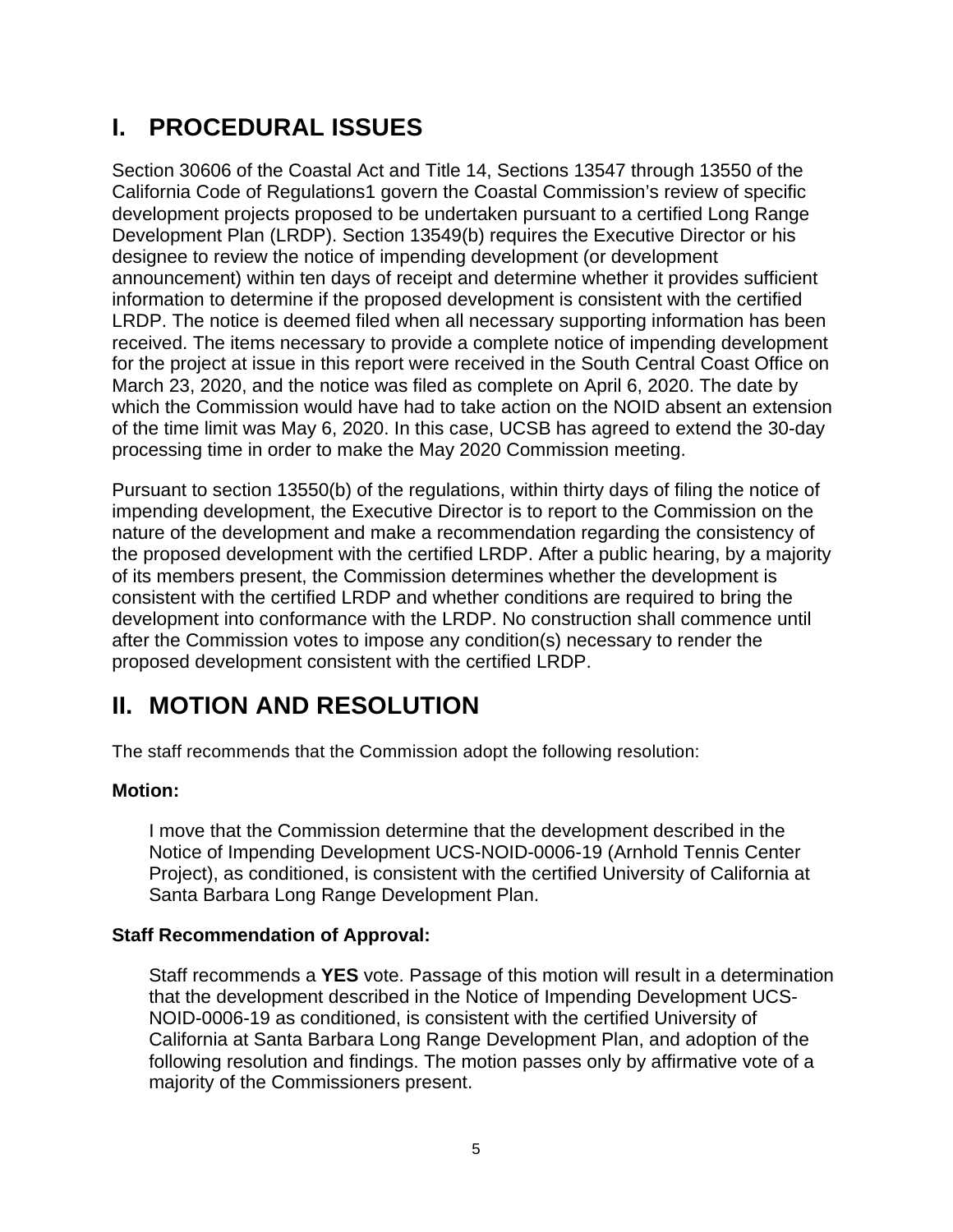#### **Resolution to Approve the Notice of Impending Development:**

The Commission hereby determines that the development described in the Notice of Impending Development UCS-NOID-0006-19, as conditioned, is consistent with the certified University of California at Santa Barbara Long Range Development Plan for the reasons discussed in the findings herein.

# **III. SPECIAL CONDITIONS**

#### **1. Final Tree and Miniature Lupine Mitigation and Monitoring Plan.**

- a. The removal of any ornamental tree requires 1:1 replacement with a native or ornamental tree. The removal of any oak tree requires at least 10 replacement oak seedlings, less than one year old, grown from acorns collected in the area, and shall be planted on-site, or if not feasible due to site constraints, shall be planted in ESHA or Open Spaces areas near the project site. Oak tree planting shall be supplemented with a mycorrhizal inoculant, preferably oak leaf mulch or from clippings of locally-indigenous species lawfully removed from the site or from sites within the vicinity of the planting site, at the time of planting to help establish plants.
- b. Prior to commencement of the development subject to the notice of impending development, the University shall submit for the review and approval by the Executive Director, a tree and Miniature Lupine replacement planting and monitoring plan. The tree and Miniature Lupine planting and monitoring plan shall be prepared by a qualified biologist, arborist, or other resource specialist. The tree replacement planting plan shall include the following: (1) replacement tree and lupine locations, (2) tree or seedling and lupine size planting specifications; and (3) a five-year monitoring program with specific performance standards. An annual monitoring report on the replacement trees and lupine shall be submitted for the review and approval of the Executive Director for each of the five years. Each report shall be cumulative and shall summarize all previous results. Each report shall document the condition of the replacement trees and lupine with photographs taken during monitoring. Each report shall also include a "Performance Evaluation" section where information and results from the monitoring program are used to evaluate the status of the replacement trees and lupine in relation to the interim performance standards and final success criteria. If the final report indicates the replacement tree(s) and lupine are not in conformance with or has(have) failed to meet the performance standards specified in the monitoring plan approved pursuant to this notice of impending development, the University shall submit within 90 days a revised or supplemental planting plan for the review and approval of the Executive Director. The revised planting plan shall specify measures to remediate those portions of the original plan that have failed or are not in conformance with the original approved plan following all procedures and reporting requirements as outlined for the initial plan until the success criteria are met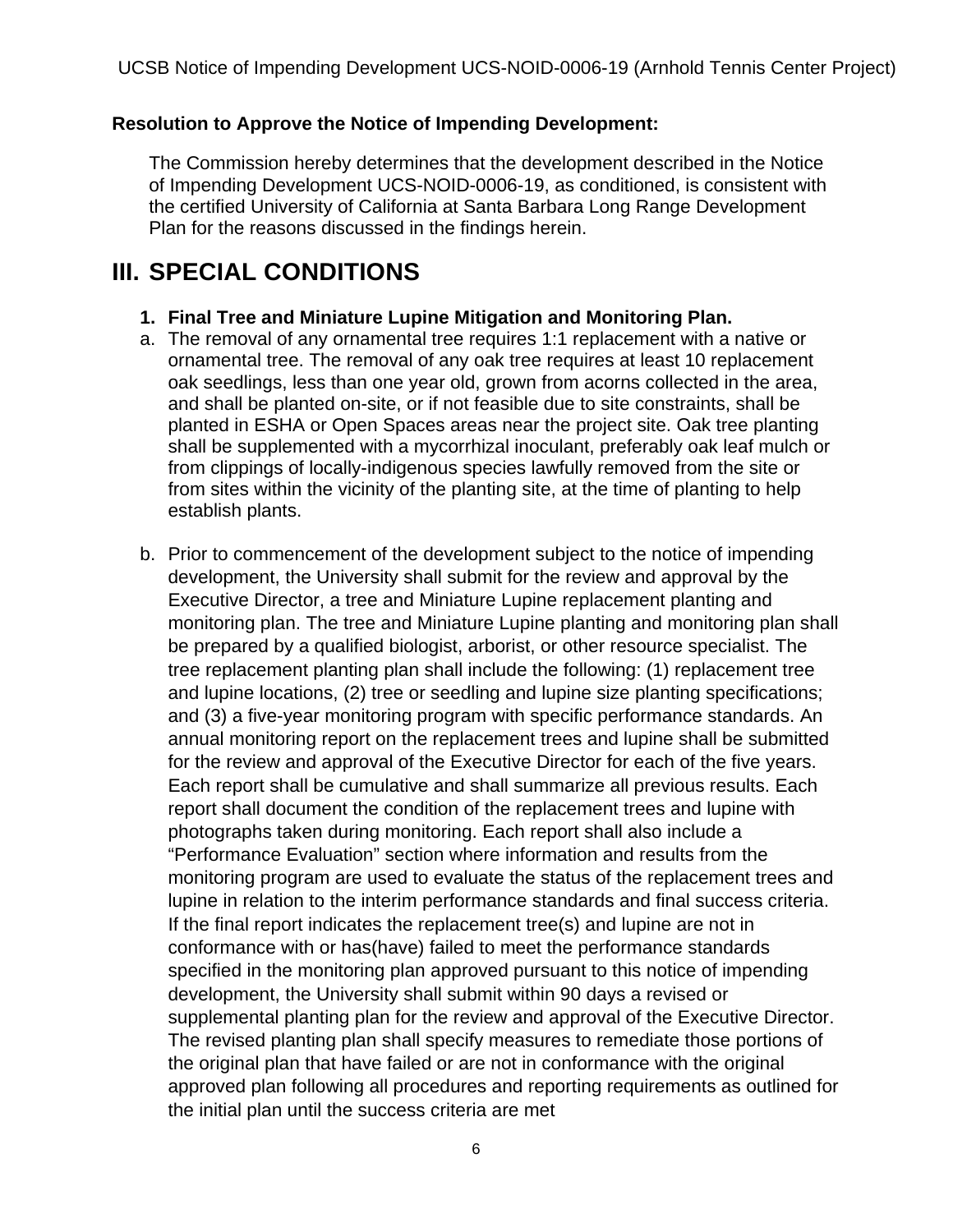- **2. Construction Timing and Sensitive Bird Species Surveys.** For any construction activities, including tree removal, between February 15<sup>th</sup> and September 1<sup>st</sup>, the University shall retain the services of a qualified biologist or environmental resources specialist (hereinafter, "environmental resources specialist") to conduct raptor and other sensitive bird species surveys and monitor project operations. At least 30 calendar days prior to commencement of any project operations, the University shall submit the name and qualifications of the environmental resources specialist, for the review and approval of the Executive Director. The environmental resources specialist shall ensure that all project construction and operations shall be carried out consistent with the following:
- a. The University shall ensure that a qualified environmental resources specialist with experience in conducting bird surveys shall conduct bird surveys 30 calendar days prior to the construction activities, including any tree removal, to detect any active bird nests in all trees within 500 feet of the project. A follow-up survey must be conducted 3 calendar days prior to the initiation of clearance/construction, and nest surveys must continue on a monthly basis throughout the nesting season or until the project is completed, whichever comes first.
- b. If an active nest of any federally or state listed threatened or endangered species, species of special concern, or song bird species is found within 300 ft. of the project, or an active nest for any species of raptor is found within 500 ft. of the project, the University shall retain the services of an environmental resources specialist with experience conducting bird and noise surveys to monitor bird behavior and construction noise levels. The nest shall not be removed or disturbed. The environmental resources specialist shall be present at all relevant construction meetings and during all significant construction activities (those with potential noise impacts) to ensure that nesting birds are not disturbed by construction related noise. The environmental resources specialist shall monitor birds and noise every day at the beginning of the project and during all periods of significant construction activities. Construction activities may occur only if construction noise levels are at or below a peak of 65 dB at the nest(s) site. If construction noise exceeds a peak level of 65 dB at the nest(s) site, sound mitigation measures such as sound shields, blankets around smaller equipment, mixing concrete batches off-site, use of mufflers, and minimizing the use of backup alarms shall be employed. If these sound mitigations measures do not reduce noise levels, construction shall cease and shall not recommence until either new sound mitigation can be employed or the birds have fledged.
- c. If an active nest of a federally or state-listed threatened or endangered species, bird species of special concern, or any species or raptor is found during the bird surveys, the University shall notify the appropriate State and Federal Agencies within 24 hours, and shall develop an appropriate action specific to each incident.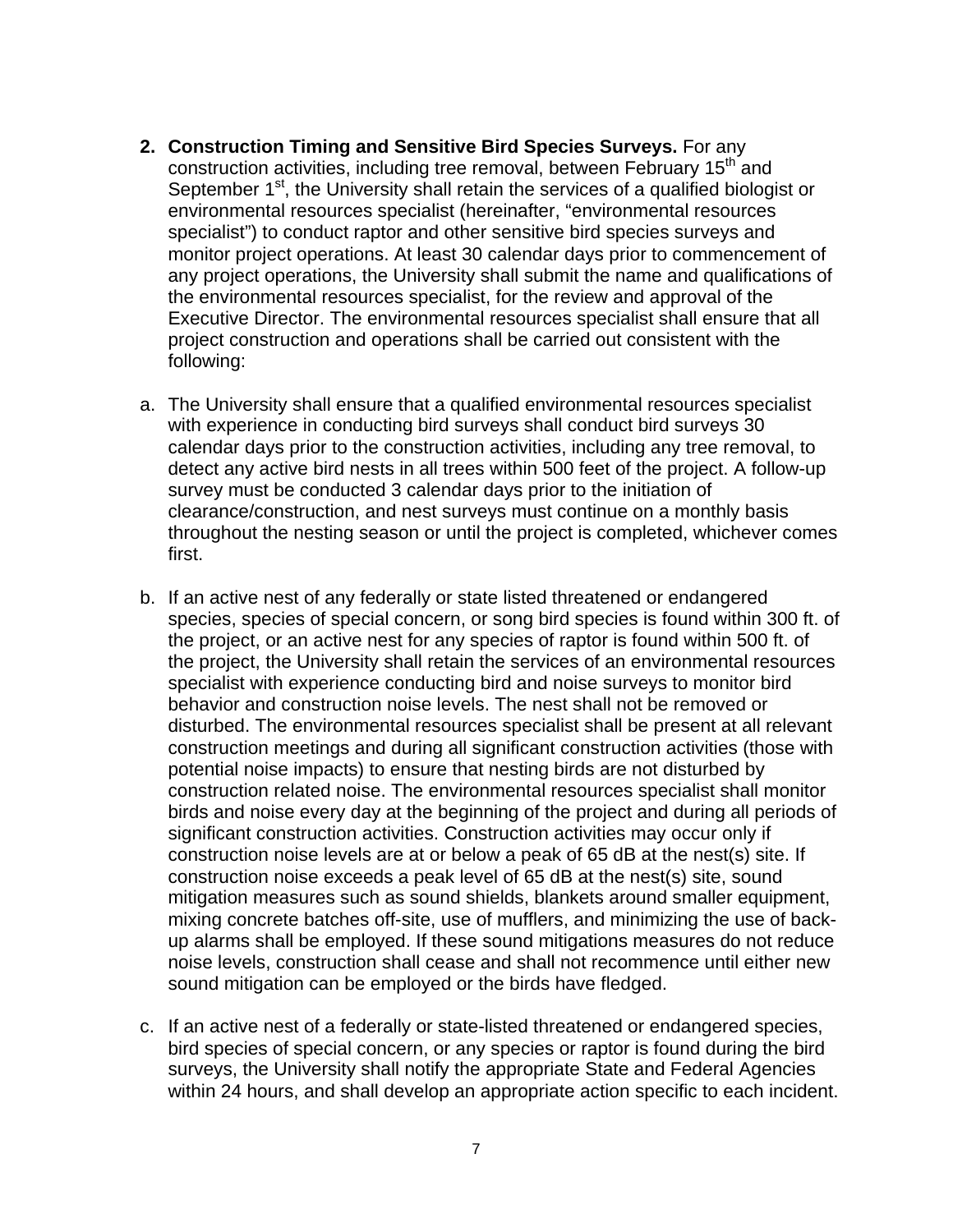The University shall notify the California Coastal Commission in writing by facsimile or e-mail within 24 hours and consult with the Commission regarding determinations of State and Federal agencies.

- d. The environmental resources specialist shall be present during all tree removal activities and shall be present during all subsequent construction activities during the bird nesting/breeding season if an active nest is identified, until the birds have fledged.
- e. The environmental resources specialist shall require the University to cease work should any breach in compliance occur, or if any unforeseen sensitive habitat issues arise. The environmental resources specialist shall immediately notify the Executive Director if activities outside of the scope of the subject Notice of Impending Development occur. If significant impacts or damage occur to sensitive habitats or to wildlife species, the applicants shall be required to submit a revised or supplemental program to adequately mitigate such impacts. Any native vegetation which is inadvertently or otherwise destroyed or damaged during implementation of the project shall be replaced in kind at a 3:1 or greater ratio. The revised, or supplemental, program shall be processed as a new Notice of Impending Development.
- **3. Final Landscaping Plan.** The University shall submit and implement a Final Landscape Plan, pursuant to the criteria below:
- a. All disturbed areas on the project site shall be planted and maintained for erosion control purposes within (60) days after construction is completed. All native plant species (including the four oak trees planted onsite) shall be of local genetic stock. All plants used on the project site shall be drought-tolerant. No plant species listed as problematic and/or invasive by the California Native Plant Society, the California Invasive Plant Council, or by the State of California shall be employed or allowed to naturalize or persist on the site. No plant species listed as a 'noxious weed' by the State of California or the U.S. Federal Government shall be utilized or maintained within the property.
- b. Plantings will be maintained in good growing condition throughout the life of the project and, whenever necessary, shall be replaced with new plant materials to ensure continued compliance with applicable landscape requirements.
- c. Rodenticides containing any anticoagulant compounds (including, but not limited to, Warfarin, Brodifacoum, Bromadiolone or Diphacinone) shall not be used.
- d. The University shall undertake development in accordance with the approved final landscape plans. Any proposed changes to the approved final plans shall be reported to the Executive Director. No changes to the approved final plans shall occur without a Commission amendment to this notice of impending development unless the Executive Director determines that no amendment is legally required.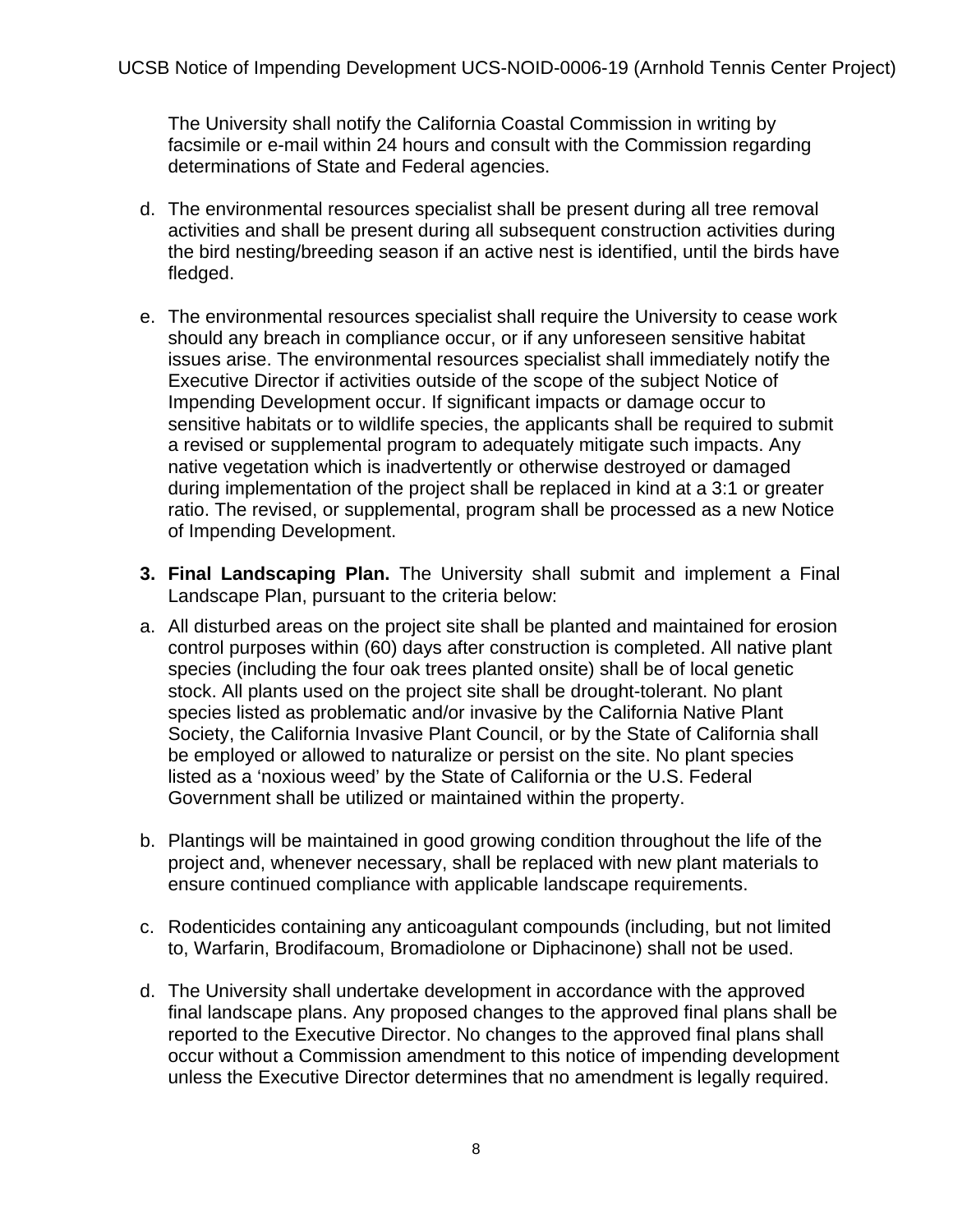- **4. Final Interim Erosion Control Plan and Construction Responsibilities.** Prior to commencement of construction activities, the University shall submit to the Executive Director two (2) sets of the Final Interim Erosion Control and Construction Best Management Practices Plan that is prepared by a qualified, licensed professional, and is in substantial conformance with the Preliminary Erosion Control Plan submitted on October 21, 2019, and the requirements below:
- a. Erosion Control Plan
	- 1) The plan shall delineate the areas to be disturbed by grading or construction activities and shall include any temporary access roads, staging areas and stockpile areas. The natural areas on the site shall be clearly delineated on the plan and on-site with fencing or survey flags.
	- 2) The plan shall include a narrative report describing all temporary run-off and erosion control measures to be used during construction.
	- 3) The plan shall identify and delineate on a site or grading plan the locations of all temporary erosion control measures.
	- 4) The plan shall specify that grading shall take place only during the dry season (April 1 – October 31). This period may be extended for a limited period of time if the situation warrants such a limited extension, if approved by the Executive Director. The University shall install or construct temporary sediment basins (including debris basins, desilting basins, or silt traps), temporary drains and swales, sand bag barriers, and silt fencing, and shall stabilize any stockpiled fill with geofabric covers or other appropriate cover, install geotextiles or mats on all cut or fill slopes, and close and stabilize open trenches as soon as possible. Basins shall be sized to handle not less than a 10-year, 6-hour duration rainfall intensity event.
	- 5) The erosion control measures shall be required on the project site prior to or concurrent with the initial grading operations and maintained throughout the development process to minimize erosion and sediment from runoff waters during construction. All sediment should be retained on-site, unless removed to an appropriate, approved dumping location either outside of the coastal zone or within the coastal zone to a site permitted to receive fill.
	- 6) The plan shall also include temporary erosion control measures should grading or site preparation cease for a period of more than 30 days, including but not limited to: stabilization of all stockpiled fill, access roads, disturbed soils and cut and fill slopes with geotextiles and/or mats, sand bag barriers, silt fencing, temporary drains, swales and sediment basins. These temporary erosion control measures shall be monitored and maintained until grading or construction operations resume. The plans shall also specify that all disturbed areas shall be planted and maintained for erosion control purposes within (60) days after construction is completed.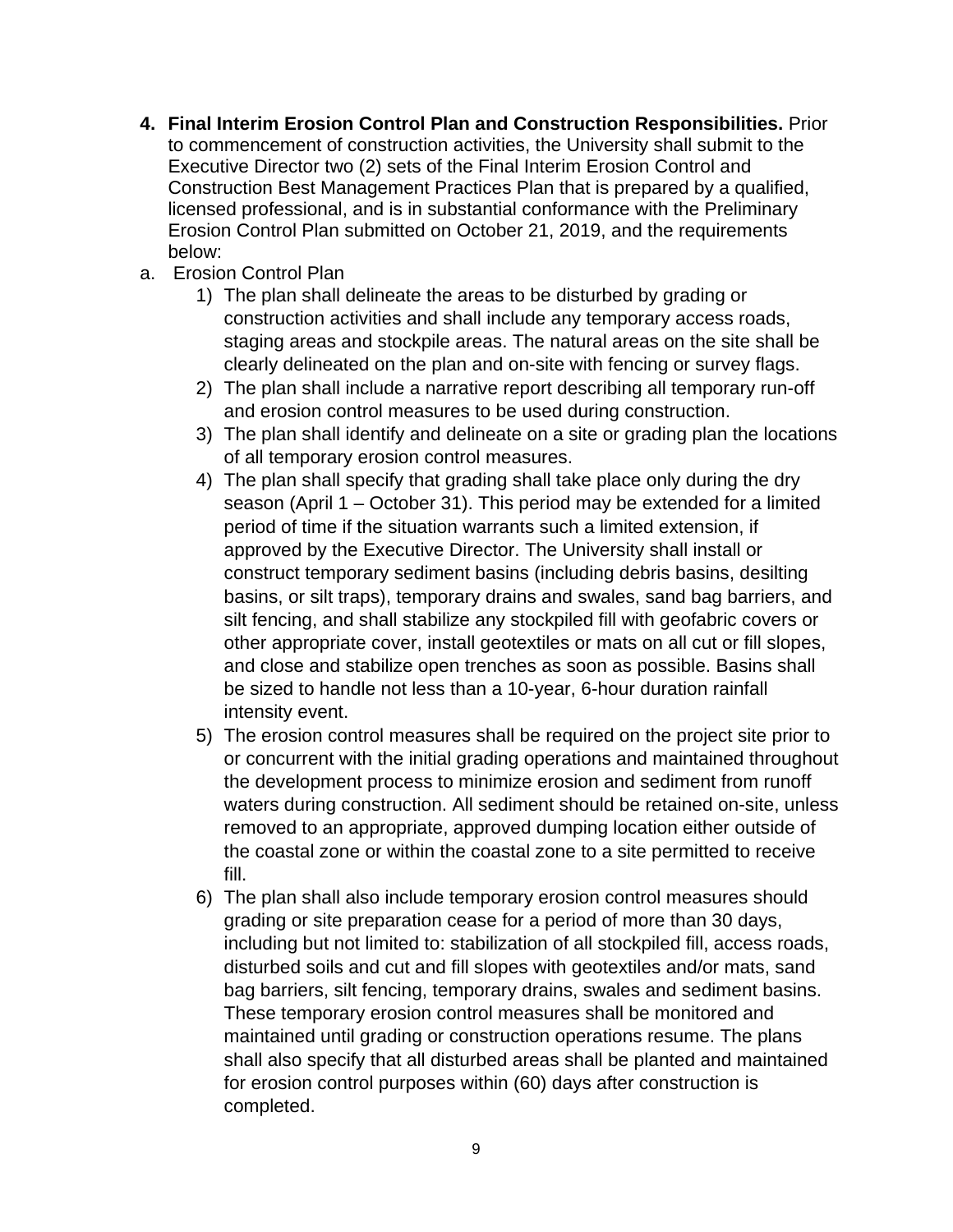- 7) All temporary, construction related erosion control materials shall be comprised of bio-degradable materials (natural fiber, not photo-degradable plastics) and must be removed when permanent erosion control measures are in place. Bio-degradable erosion control materials may be left in place if they have been incorporated into the permanent landscaping design.
- b. Construction Best Management Practices
	- 1) No demolition or construction materials, debris, or waste shall be placed or stored where it may enter sensitive habitat, receiving waters or a storm drain, or be subject to wind or rain erosion and dispersion.
	- 2) No demolition or construction equipment, materials, or activity shall be placed in or occur in any location that would result in impacts to Environmentally Sensitive Habitat Areas, streams, wetlands or their buffers.
	- 3) Any and all debris resulting from demolition or construction activities shall be removed from the project site within 24 hours of completion of the project.
	- 4) Demolition or construction debris and sediment shall be removed from work areas each day that demolition or construction occurs to prevent the accumulation of sediment and other debris that may be discharged into coastal waters.
	- 5) All trash and debris shall be disposed in the proper trash and recycling receptacles at the end of every construction day.
	- 6) The University shall provide adequate disposal facilities for solid waste, including excess concrete, produced during demolition or construction.
	- 7) Debris shall be disposed of at a permitted disposal site or recycled at a permitted recycling facility authorized to receive the debris materials. If the disposal site is located in the coastal zone, the disposal site must have a valid coastal development permit, or Notice of Impending Development as applicable, for the disposal of fill material. If the proposed disposal site is not authorized to receive fill, a coastal development permit or Notice of Impending Development, as applicable, will be required prior to the disposal of material.
	- 8) All stock piles and construction materials shall be covered, enclosed on all sides, shall be located as far away as possible from drain inlets and any waterway, and shall not be stored in contact with the soil.
	- 9) Machinery and equipment shall be maintained and washed in confined areas specifically designed to control runoff. Thinners or solvents shall not be discharged into sanitary or storm sewer systems.
	- 10) The discharge of any hazardous materials into any receiving waters shall be prohibited.
	- 11) Spill prevention and control measures shall be implemented to ensure the proper handling and storage of petroleum products and other construction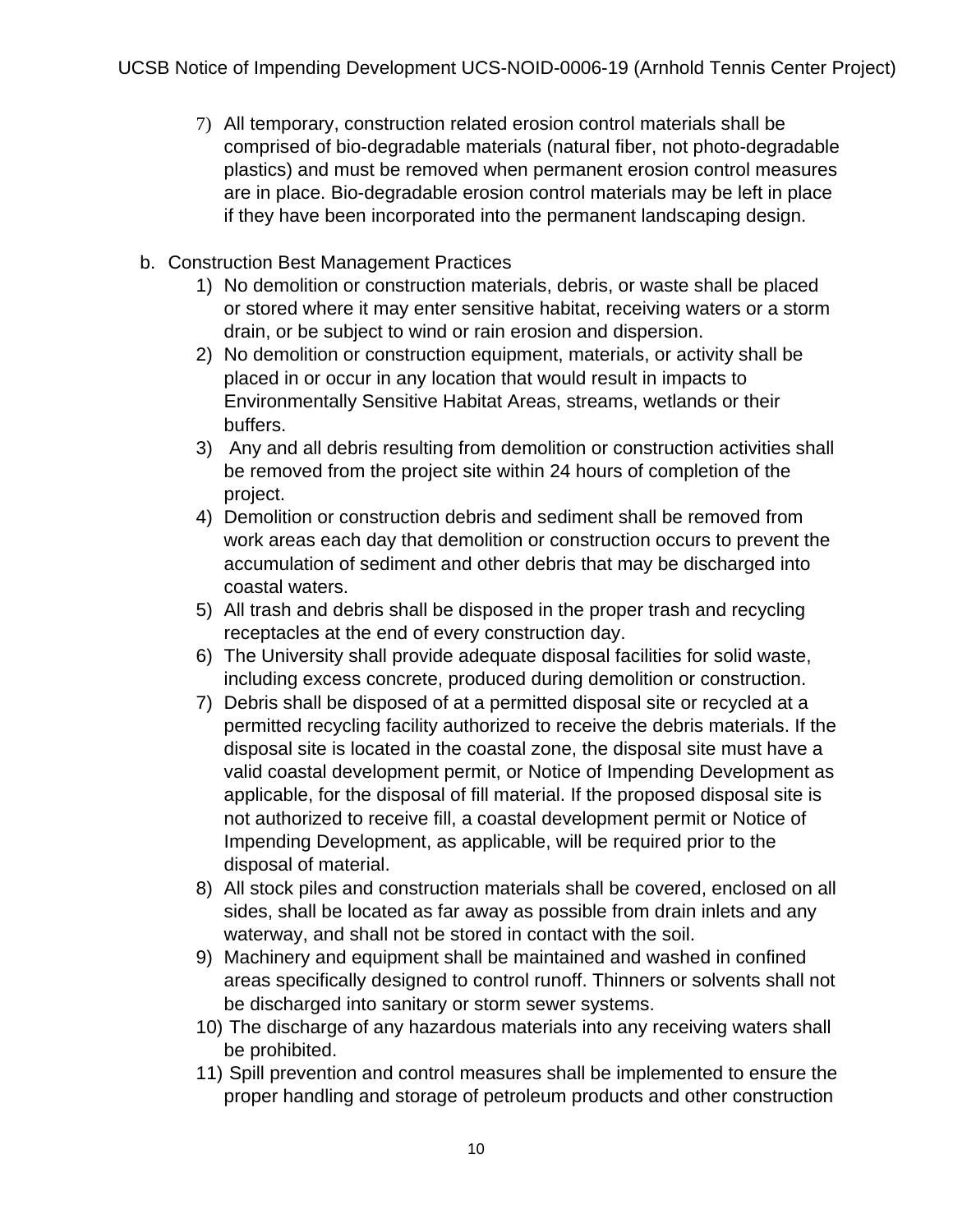materials. Measures shall include a designated fueling and vehicle maintenance area with appropriate berms and protection to prevent any spillage of gasoline or related petroleum products or contact with runoff. The area shall be located as far away from the receiving waters and storm drain inlets as possible.

- 12) Best Management Practices (BMPs) and Good Housekeeping Practices (GHPs) designed to prevent spillage and/or runoff of demolition or construction-related materials, and to contain sediment or contaminants associated with demolition or construction activity, shall be implemented prior to the on-set of such activity.
- 13) All BMPs shall be maintained in a functional condition throughout the duration of construction activity.

# **IV. FINDINGS FOR APPROVAL OF THE NOTICE OF IMPENDING DEVELOPMENT**

# **A. Project Description and Background**

The University of California, Santa Barbara (UCSB) proposes the redevelopment of the Intercollegiate Athletics Tennis Center, including demolition of existing tennis courts, and construction of new tennis courts, bleachers, a scoreboard, and Tennis Center building on UCSB's Main Campus. The proposed building is to be named the Arnhold Tennis Center, and would be a 1,860 gross square foot (GSF), one-story, two-winged building, joined by an overhang. Both wings would include a team room, restroom, and storage space. Wing A would also include a meeting room and Wing B would include an electrician room and custodial space. As mentioned above, six of the existing eight tennis courts would be removed and rebuilt in a different configuration. Two of the eight courts would remain and be resurfaced. Bleachers to accommodate approximately 300 spectators would also be constructed. The project site is approximately 91,143 square feet and includes seven mature trees (four Coast Live Oak and three non-natives) that would be removed to accommodate the reconfigured tennis courts. A lawn area, children's play area, and an undeveloped field which contains a mix of weeds and native plants including Miniature Lupine (*Lupinus bicolor*) are also located adjacent to the project site.

The Tennis Center Project site is located in the Main Campus Core Recreation area, north of the Intercollegiate Athletics Building, east of Pauley Track, and west of basketball courts (Exhibits 1 and 2). The Recreation Center fields, softball, and baseball stadiums are located to the north of the site. The existing Intercollegiate Athletics tennis courts were constructed in the 1950s-1960s before the University was established, and do not meet the National Collegiate Athletics Association (NCAA) standards. The tennis program currently holds games on the Recreation Center courts, which were designed for student recreation. The Arnhold Tennis Center Project would create a central meeting place and locker rooms for the men's and women's tennis teams and provide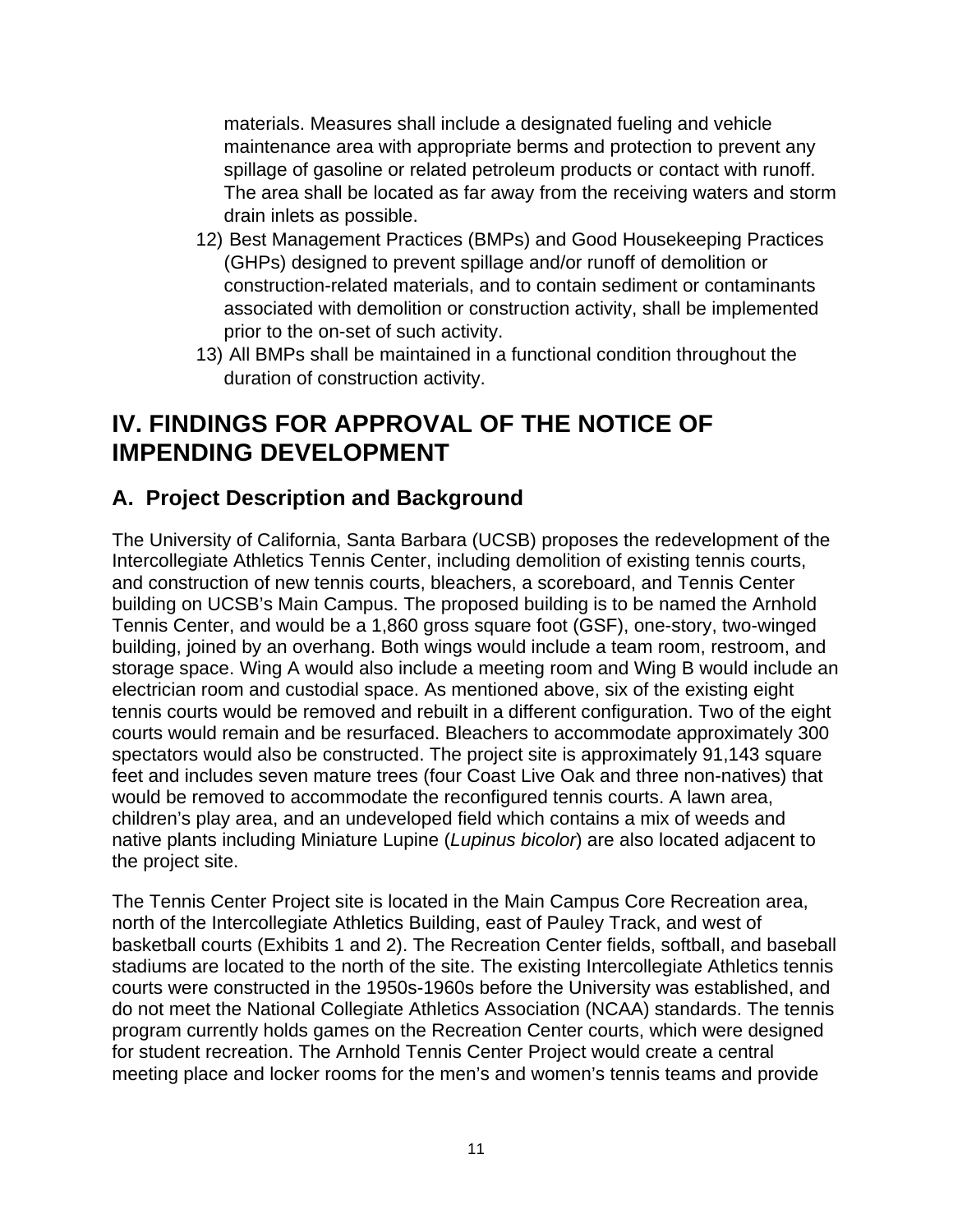six new tennis courts meeting all technical and programmatic requirements for the United States Tennis Association NCAA intercollegiate play.

The proposed Tennis Center building would be 1,860 square feet, one-story, and 12 feet high. A scoreboard would be built onto the west wall of the building, facing the tennis courts, and would be 22 ft. high (10 feet higher than the building). The building would be constructed in two separate wings joined by an overhang and sidewalk. The entryway to the building would align with the sidewalk and entryway to Rob Field to the north. Approximately 150 bicycle parking paces would remain at the Rob Field entrance to accommodate both the Tennis Center and Rob Field. Both wings would include a team room, restroom, and storage. Additionally, wing A would include a meeting room and wing B would include an electrical room and custodial space.

In addition to the Tennis Center building, the proposed project includes the installation of new bleachers, The bleachers would be constructed of metal (aluminum and/or steel) and would be installed on the north side of the relocated tennis courts. Smaller bleachers would be constructed to the east and west of the middle courts. The northern bleachers would be 10 feet high with a 3 foot guardrail. There would be approximately 260 seats throughout, five of which would be designated wheelchair spaces. Lastly, an existing 300 square foot children's play area, located to the east of the tennis courts, would be dismantled and relocated adjacent to the lacrosse field approximately a quarter mile west of the project site.

#### **Landscaping and Restoration**

The proposed project involves the removal of seven trees, four of which are native Coast Live Oak and three of which are non-native (one Hakea and two Tipuana Tipu). The trees proposed for removal do not constitute Environmentally Sensitive Habitat Area (ESHA) or Open Space, and are not designated as such on Figure F.1 or Figure F.5 within the certified LRDP. The University has determined that it is not feasible for the reconstruction of the courts to avoid the subject trees. To ensure the project is consistent with the Campus Tree Trimming and Removal Program of the certified LRDP, UCSB is proposing to mitigate the tree impacts at a 10:1 ratio for the mature oaks and 1:1 for the non-native trees. As such, 40 Coast Live Oak saplings would be planted at a site on North Campus adjacent to the Ellwood Marine Terminal. Oak seedlings would be planted, maintained, and monitored for 5-years. The non-native trees would be replaced 1:1 on the project site. A minimum of four oak trees would also be planted on the project site as part of the project site landscaping.

In addition to the seven trees located on the project site, a scattered distribution of Miniature Lupine is present within a 8,200 square foot area located west of the tennis courts. Approximately 4,600 square feet of this area would be permanently impacted. The University proposes to mitigate these impacts through a focused enhancement of the remaining 2,500 square feet of habitat at the project site, in addition to the restoration of an 11,300 square foot area at the East Bluff, adjacent to an existing population of Miniature Lupine adjacent to Henley Gate (Exhibit 5).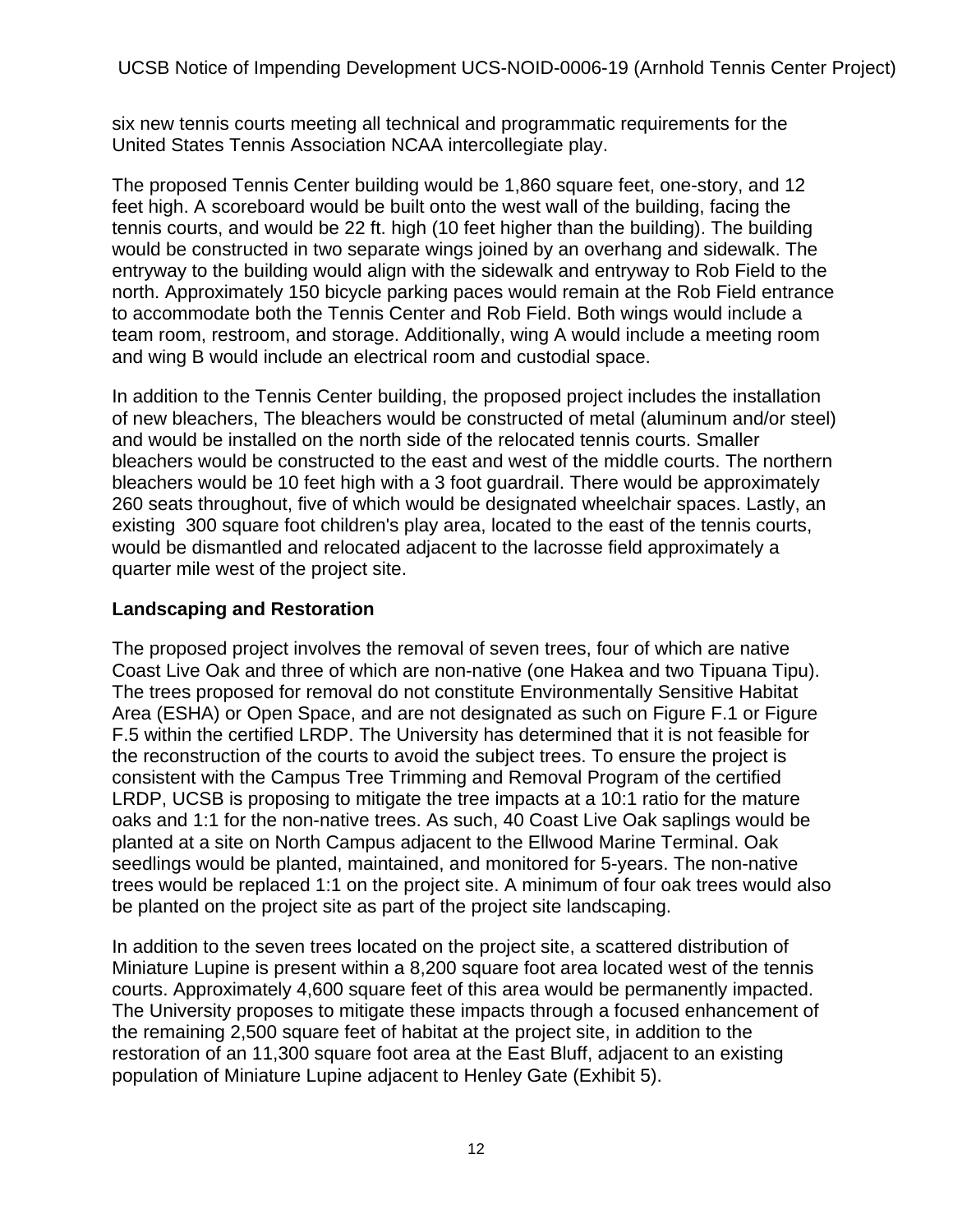The project site would be landscaped with primarily drought tolerant plants.

## **Utilities**

Utilities (electrical, sewer, and water) would be installed on the project site to serve the new building and provide electricity to the scoreboard. New utilities would connect to existing infrastructure. No nighttime lighting is proposed to be installed within the Tennis Center Project site, other than security lighting. 12 LED walkway light poles would be installed around the perimeter of the tennis courts. The walkway lights would be 14 feet feet high, dark skies compliant, and would be in compliance with the LRDP lighting plan requirements. Low flow plumbing fixtures would be installed in the restrooms and recycled water would be used for the proposed landscaping. Approximately 12,743 gallons of water would be used at the project site per year.

## **Drainage and Runoff**

The proposed project would result in an increase in impervious surface area by approximately 8,500 square feet. To help manage stormwater runoff at the project site, the University Is proposing to construct two bioretention basins. To construct the basins, the project site would be divided into two subareas, both of which would be used to retain, infiltrate, and detain stormwater. Both subarea 1 and subarea 2 would drain to their own detention basins to the west of the project site. The detention provided by both basins would reduce peak runoff from the site to pre-construction conditions for the 2-10 year storm events. The systems have been designed to retain and infiltrate a 95<sup>th</sup> percentile rainfall event.

## **Grading**

Approximately 2,100 cubic yards of grading is proposed, and includes 300 cubic yards of cut, 1,800 cubic yards of fill.1,500 cubic yards of soil would also be imported. All excavated soil would be deposited back on-site and no soil would be exported. Approximately 980 cubic yards of primarily concrete demolition debris would be recycled. The site would be cleared, grubbed, and the existing hardscape would be demolished. Construction would then begin on the Tennis Center building, and then the six new tennis courts would be constructed (Exhibit 3).

# **B. Consistency Analysis**

The standard of review for a Notice of Impending Development is consistency with the certified Long Range Development Plan (LRDP). The 2010 LRDP was certified by the Commission in 2014 and contains policies and provisions that identify areas for campus development while protecting coastal resources including Environmentally Sensitive Habitat Areas, water quality, raptor habitat and public access.

## **1. New Development, Recreation, and Parking**

The 2010 LRDP provides the basis for the physical and capital development needed to achieve UCSB's academic goals and stewardship of the campus environment through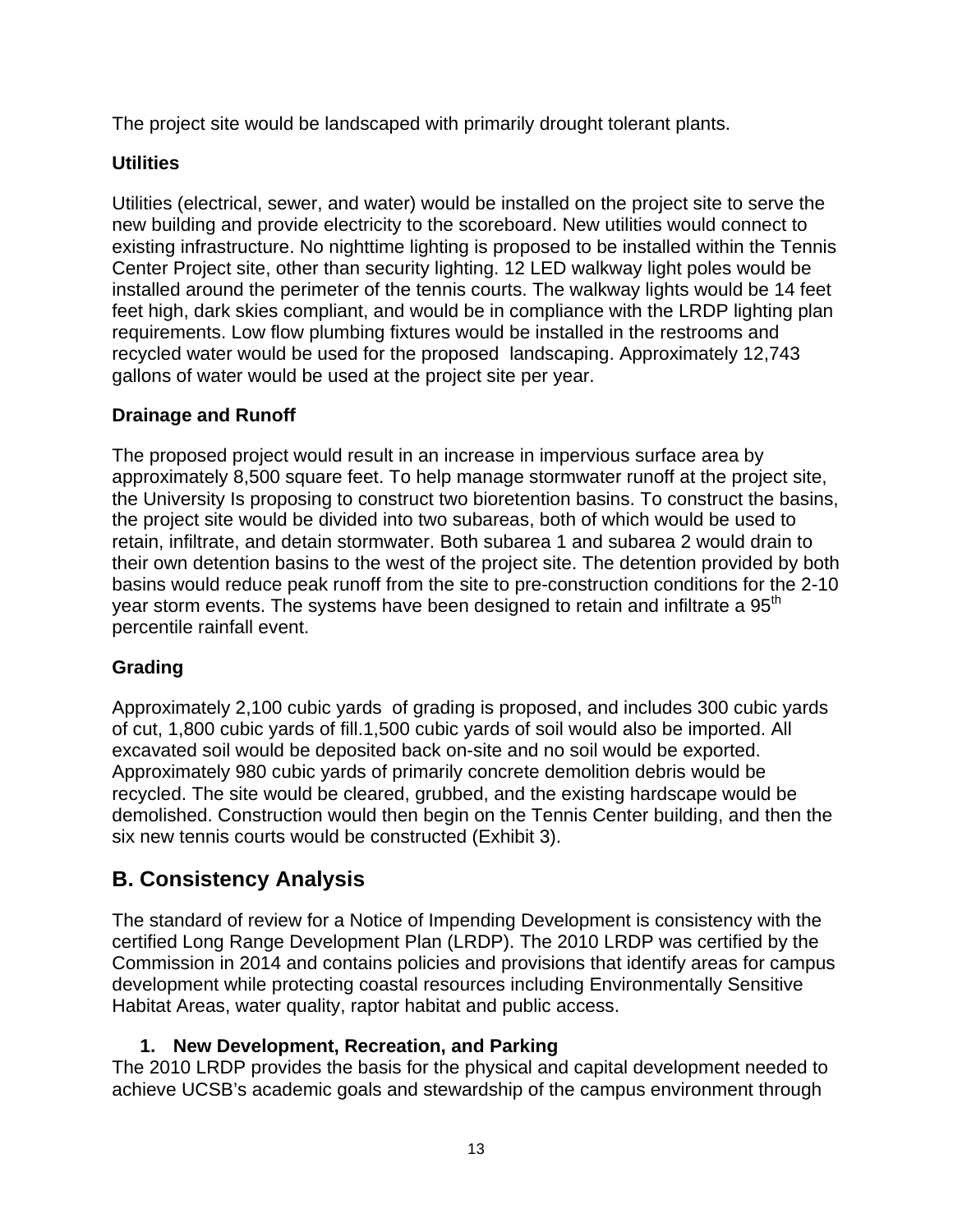UCSB Notice of Impending Development UCS-NOID-0006-19 (Arnhold Tennis Center Project)

2025. The LRDP describes the University's strategy for managed growth of the student population from the current cap of 20,000 to 25,000 in the 2024/2025 academic year. To accommodate the growth of the student population, new development of no more than 3.6 million square feet of new structural improvements throughout the University's campuses is also planned for in the LRDP. Additionally, the LRDP requires that new development shall be located within, contiguous with, or in close proximity to existing development areas able to accommodate it and where the developments will not have a significant adverse impact, either individually or cumulatively, on coastal resources including public access. Additionally, the LRDP contains several policies to prevent cumulative and direct impacts of new development.

Policy LU-01, in relevant part, states:

A maximum of 3.6 million gross square feet (GSF) of additional academic and support uses may be developed on the UCSB campus where designated on Figure D.3, Potential Development Areas, and provided that it is consistent with all other policies and provisions of the LRDP. The University shall maintain a running account of the changes to Academic and Support (A&S) build-out in gross square feet and account for new A&S structural area, additions to existing A&S structures, demolition of existing A&S structural area, and any other changes that affect the GSF of A&S development. The A&S build-out documentation shall include a running annual total and shall provide the current build-out in relation to the Academic and Support "baseline." The baseline shall be the total build-out of A&S campus-wide as of the date of the certification of the 2010 LRDP. The A&S build-out documentation shall be submitted with each NOID or Exemption Request that adds or removes A&S build-out…

## Policy LU-05 states:

Development shall be planned to fit the topography, soils, geology, hydrology, and other conditions existing on the site so that grading is kept to a minimum. Campus development shall protect, and where feasible restore, natural hydrologic features such as natural stream corridors, groundwater recharge areas, floodplains, vernal pools, and wetlands.

## Policy LU-06 states:

New campus development shall be located within, contiguous with, or in close proximity to existing development areas able to accommodate it and where it will not have significant adverse effects either individually or cumulatively, on coastal resources.

#### Policy LU-13 states:

Development within the Main Campus Core Recreation Area site shall be located within the approximately 43-acre potential development envelope designated as Recreation on Figure D.3 and shall be consistent with the following build-out provisions: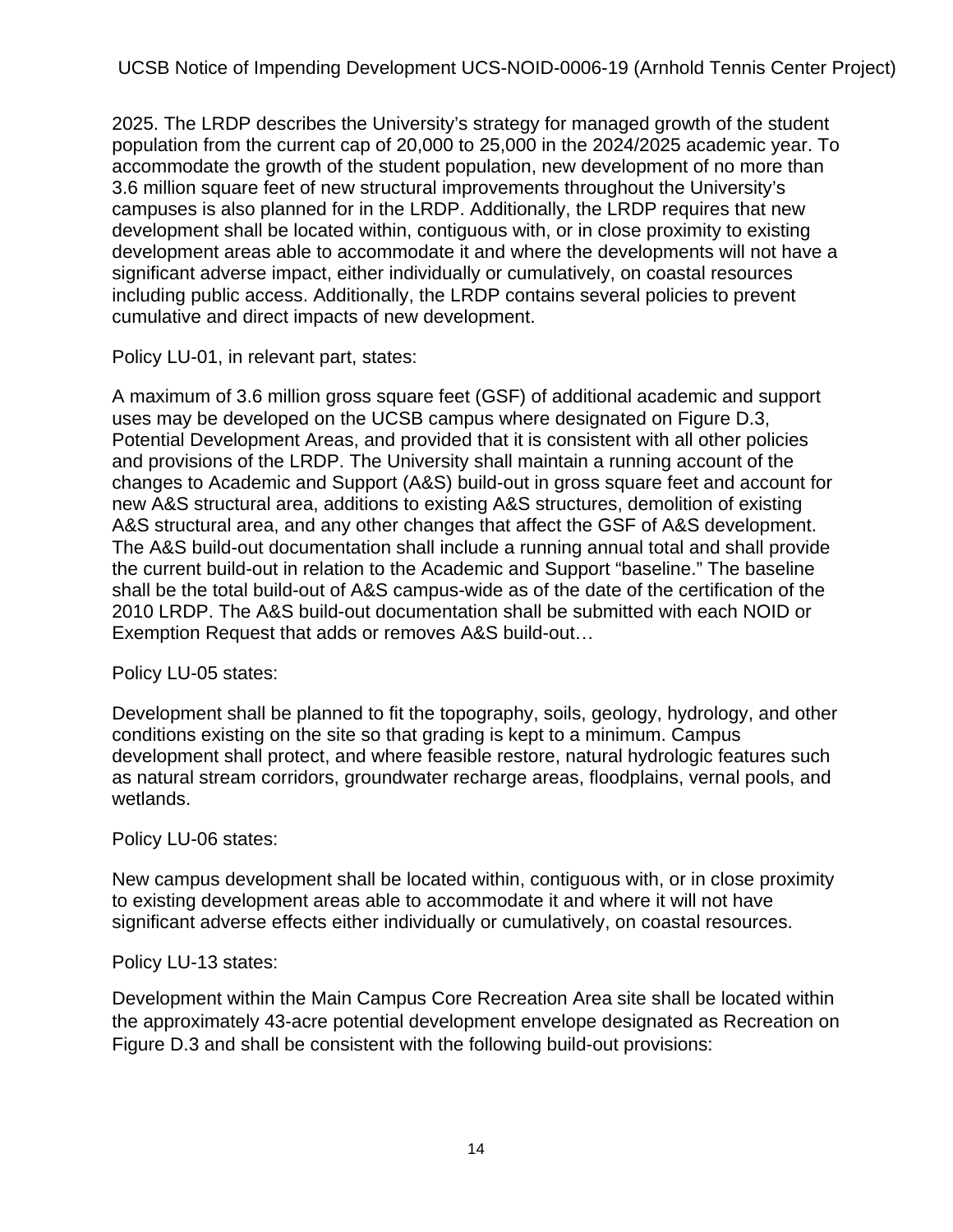a. Recreation facilities serving organized sports and recreational programs are allowed in the Main Campus Core Recreation Area. Outdoor lighting of the recreational facilities shall be determined as allowed in Policy ESH-15.

b. The lupine restoration area shall be avoided and protected. The remaining individual oak trees shall be protected and preserved, with the exception of the four oak trees located at the north edge of the ICA Tennis Center Project site.

c. Development shall not exceed 35 feet in height along Mesa Road and 45 feet in the remainder of the area as shown in Figure D.4.

Policy REC-01 states:

A. Recreation facilities serving organized sports and recreational programs are allowed in the Recreation-designated areas on Main Campus (Policy LU-13), Harder Stadium, and Storke Field (Policy LU-29). Outdoor lighting of these recreational facilities shall be determined as allowed in Policy ESH-15...

Policy PA-12 states:

Motor vehicle traffic generated by new development shall not restrict or impede public access to or along the coast by exceeding the roadway capacity of existing coastal access routes on Campus. Should any proposed development significantly impact the roadway capacity of existing coastal access routes on Campus, the University shall implement or pay its fair share of costs to the City of Goleta and/or County of Santa Barbara to implement improvements to roadways and intersections or other traffic control measures necessary to mitigate the impacts.

Policy TRANS-19 states:

The University shall provide and maintain parking to serve the typical recreational parking needs of the Storke and Main Campus Core Recreation Areas, including but not limited to locations within Parking Lot 38 and Parking Structure 18. Parking for peak recreational events may be distributed to other locations on Main Campus using signage and/or other system (e.g., flag person) to direct traffic to intended spaces.

The proposed project site is located within a potential development area designated for recreation, as shown on Figure D.3 of the LRDP. The Recreation land use designation allows for existing recreational facilities within the Recreation designation to be expanded or renovated to serve new students, faculty, staff, and the community. The broad permitted uses allowed under the Recreation land use designation are further refined for each recreation area by assigning additional parameters for build-out within the recreation and site-specific land use policies. In adherence to Policy REC-01, the Tennis Center Project is in the Main Campus Core Recreation area. The courts would be used primarily by the ICA competitive men's and women's tennis teams from January through May, and would be used for tennis camps in the summer months.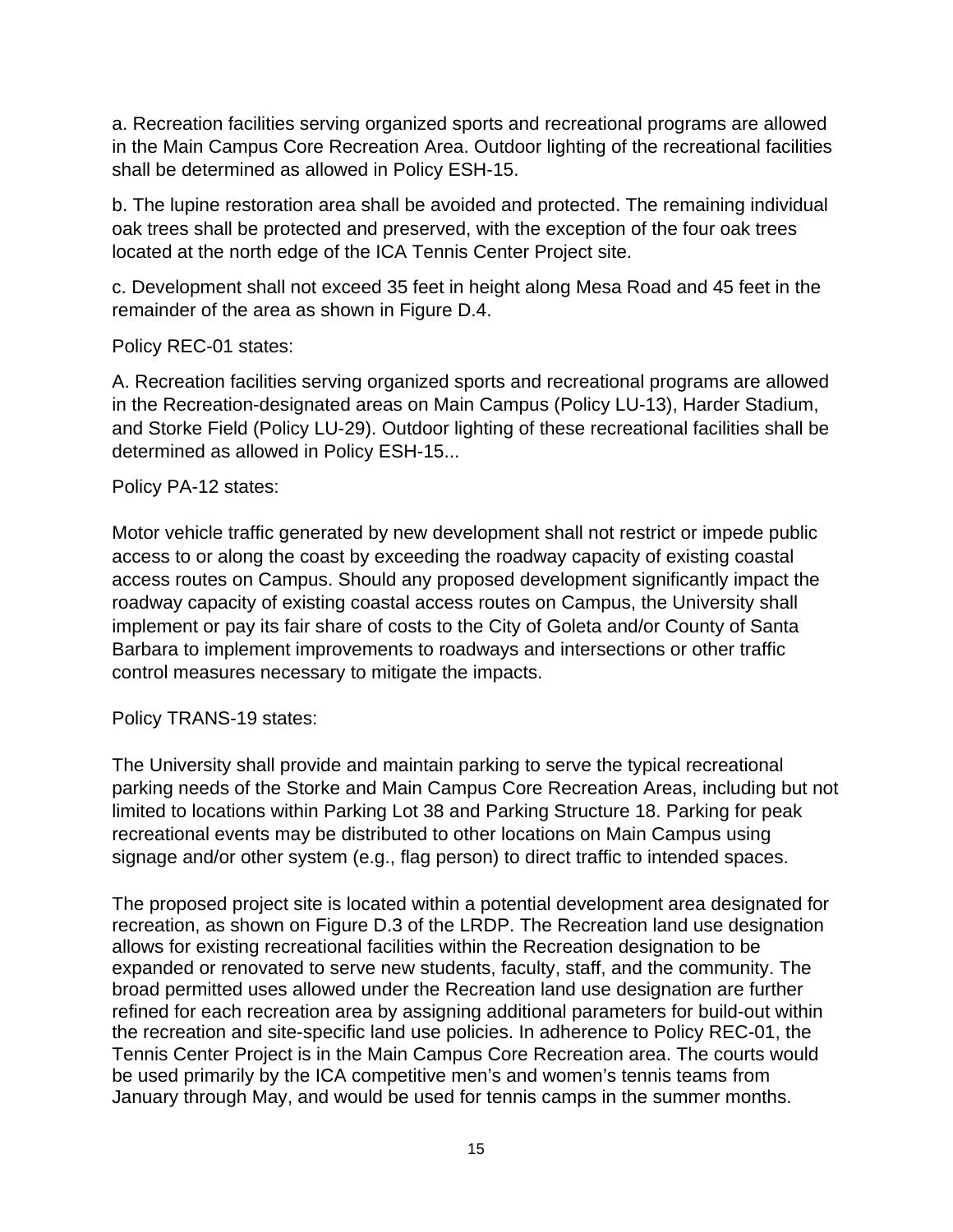The project site is located within an area with a building height restriction of 45 feet, as described in Policy LU-13 and depicted in Figure D.4 of the LRDP. Policy LU-01 states that a maximum of 3.6 million gross square feet (GSF) of additional academic and support uses may be developed on the UCSB campus, and requires new structures within the Recreation land use designation to be counted toward the academic and support development cap. In conformance with Policy LU-01, UCSB submitted a running account of the existing and proposed campus-wide GSF with the subject NOID. The running account of GSF shows that there has been an increase of 125,117 GSF of total development since the certification of the 2010 LRDP in November 2014. If the 1,860 sq. ft. Tennis Center is built, the total academic and support development buildout over the entire campus would be 126,977 GSF. This would leave 3,473,023 GSF of academic and support remaining after the Tennis Center building is constructed.

In addition to limiting the total GSF developed on campus, Policy LU-06 requires new development to be located within, contiguous with, or in close proximity to existing development and where it would not have significant adverse effects, either individually or cumulatively, on coastal resources. Additionally, Policy LU-05 requires that grading for new development be kept to a minimum. The proposed project would be located on the Main Campus Recreation Core, surrounded by existing development, and would be directly adjacent to and in close proximity to other buildings on campus. The Tennis Center building and bleachers would be compatible with surrounding uses and topography. Land uses in the vicinity of the project site are generally recreation uses, such as recreational playing fields, courts, and athletic support buildings. The project site is bordered by the softball fields, sand volleyball courts, artificial turf playing fields, basketball courts, Pauley Track, Robertson Gymnasium, and the Intercollegiate Athletics building. Due to the fact that the proposed project site is an existing, relatively flat area, a minimal amount of grading will be necessary to reconstruct the tennis courts and construct the proposed building. UCSB proposes to 300 cubic yards of cut, 1,800 cubic yards of fill, and 1,500 cubic yards of imported soil.

The LRDP also contains provisions regarding new development's impact on transportation and parking on campus. Policy PA-12 requires motor vehicle traffic generated by new development to not exceed the roadway capacity of existing coastal access routes on Campus so as not to restrict or impede public access to or along the coast. Additionally, Policy TRANS-19 requires the University to provide and maintain parking to serve the recreational needs of the Main Campus Core Recreation Area. There would be minimal new motor vehicle traffic generated from the Tennis Center Project as it is designed to serve the existing student population. Existing staff and faculty would utilize the building and there would be no new staff or faculty hired on campus. There would be a small periodic increase in traffic and parking demand during tennis match competitions. It is anticipated that visiting tennis teams would arrive by bus and spectators would arrive in personal vehicles. The University has determined there is ample parking in nearby Parking Lot 30 and Parking Lot 22, and there would be no long-term impact from the increase in visitors.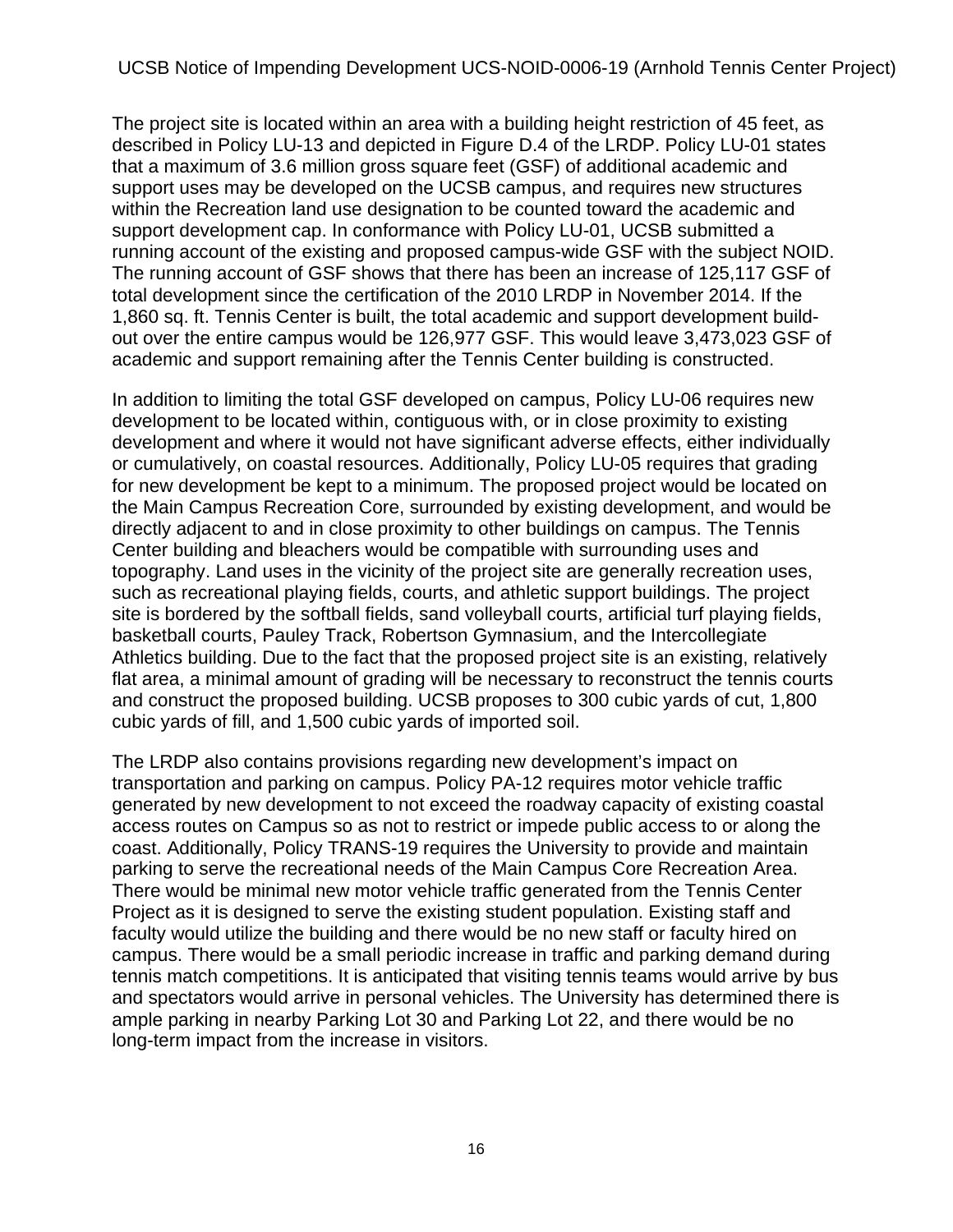For the above reasons, the Commission finds the subject NOID, as conditioned, is consistent with the land use, recreation, public access, and transportation policies of the LRDP.

## **2. Water Quality, Water Supply, and Coastal Waters**

The LRDP contains several policies regarding the protection of water quality and coastal waters. Section 30231 of the Coastal Act, which has also been included as part of the University's LRDP, mandates that the biological productivity and quality of coastal waters be maintained and where feasible restored. Furthermore, the LRDP contains several additional polices that require the protection of water quality. Policy WQ-10 of the LRDP requires that wetlands and coastal waters be protected from increased sedimentation or contamination associated with new development. Policy WQ-11 of the LRDP states that projects shall be designed to minimize soil erosion and, where possible, to direct surface runoff away from coastal waters, ESHA, and wetlands. Policy WQ-13 of the LRDP states that drainage and runoff shall not adversely affect the Campus wetlands and that pollutants shall not be allowed to enter wetlands through drainage systems.

Policy PS-01, in relevant part, states:

In recognition of the need to conserve and manage its water resources to achieve the LRDP land use planning objectives, the University shall implement a water conservation program as follows:

A. Water consumption in existing and new development shall be minimized by using the best available water-conserving plumbing fixtures.

B. Landscaping practices shall minimize potable water use by: planting locally native plant species and/ or non-invasive, drought tolerant species; using reclaimed water for landscaping to the maximum extent feasible; designing efficient irrigation systems that use the minimum amount of water necessary for the applicable landscaping; and maintaining and managing irrigation systems to ensure continued water efficiency.

C. The University shall maintain a public awareness campaign on campus and in campus residential facilities for saving water. All dormitory residents shall be required to receive annual training on water conservation.

Policy WQ-01 states:

New development shall be sited, designed, and managed to prevent adverse impacts from stormwater or dry weather runoff to coastal waters and Environmentally Sensitive Habitat Areas. Sources of inflow to coastal wetlands shall be maintained so that the quality, volume and duration of flows do not diminish wetland hydrology.

Policy WQ-07 states: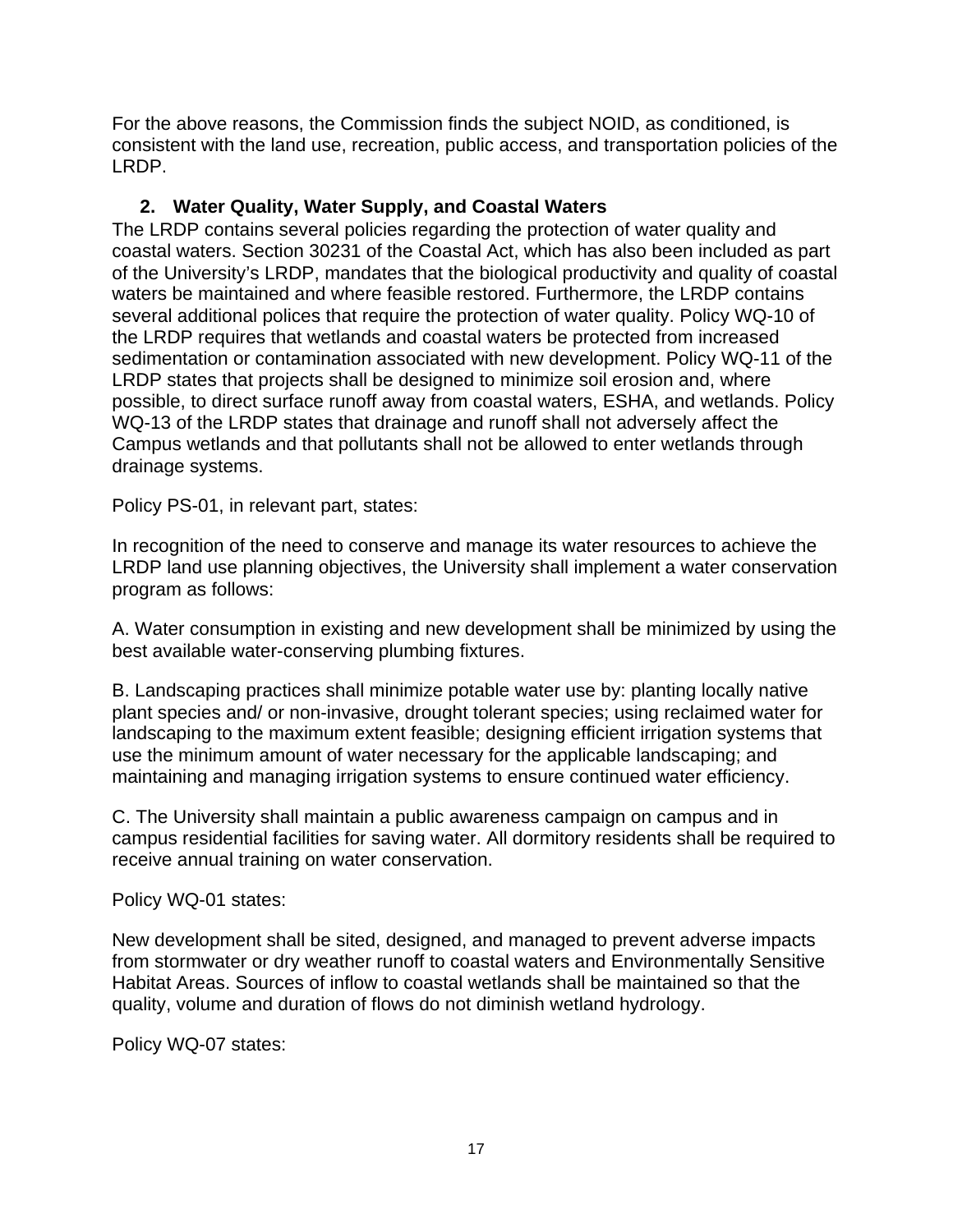New development shall be designed to minimize the extent of new impervious surface area, especially directly-connected impervious surfaces, and where feasible to increase the area of pervious surfaces, to reduce runoff.

The LRDP requires the University to manage and conserve its water resources throughout all development on campus. Policy PS-01 requires water consumption to be minimized through the use of the best available water-conserving plumbing fixtures, efficient irrigation systems, the use of native and/or non-native, drought-tolerant plant species, and the use of reclaimed water for landscaping. Low-flow plumbing fixtures, the use of recycled water for irrigation, a drought-tolerant planting palette, and a water conserving irrigation system have all been incorporated into the proposed project in order to reduce the project's water consumption.

Policy WQ-01 requires new development to be sited, designed, and managed to prevent adverse impacts from stormwater or dry weather runoff to coastal waters and Environmentally Sensitive Habitat Areas. Runoff from the Tennis Center project area will ultimately drain to the Goleta Slough, which is defined as an Environmentally Sensitive Habitat Area within the LRDP. To minimize the effects of stormwater runoff at the project site, the project is designed with low impact development systems to retain and treat stormwater runoff before it is transported.

Policy WQ-07 requires that new development is designed to minimize the extent of new impervious surface area. Permeable surfaces will be used at the Tennis Center project site where feasible, however the proposed project will increase the impervious surface area by approximately 8,500 square feet. To mitigate for the increase in impermeable surface area, two stormwater bioretention basins will be constructed to the east of the tennis courts to retain, infiltrate, and treat stormwater runoff from the project site. The project site will be divided into two subareas, both of which drain west to a detention basin used for retention, infiltration, and detention of stormwater. Detention provided by these basins will reduce peak runoff from the site to pre-construction conditions for the 2 through 10-year storms and the basins have been designed to retain and infiltrate the entire 95<sup>th</sup> percentile rainfall event.

Grading activities during construction also have the potential to adversely impact the quality of coastal waters. Specifically, disturbed areas on the project site could lead to a potential increase in the volume and velocity of storm water runoff, which could cause erosion of bare soils and lead to sedimentation of the Goleta Slough. Although the University has proposed an interim erosion control plan, the Commission finds it necessary to require **Special Condition 4** to ensure that construction best management practices and the proposed interim erosion control plan are implemented in order to protect long-term site stability and protect water quality that would otherwise be impaired by uncontrolled runoff. Therefore, the Commission finds the subject NOID, as conditioned, is consistent with the water quality, supply, and demand policies of the LRDP.

## **3. Environmentally Sensitive Habitat Areas**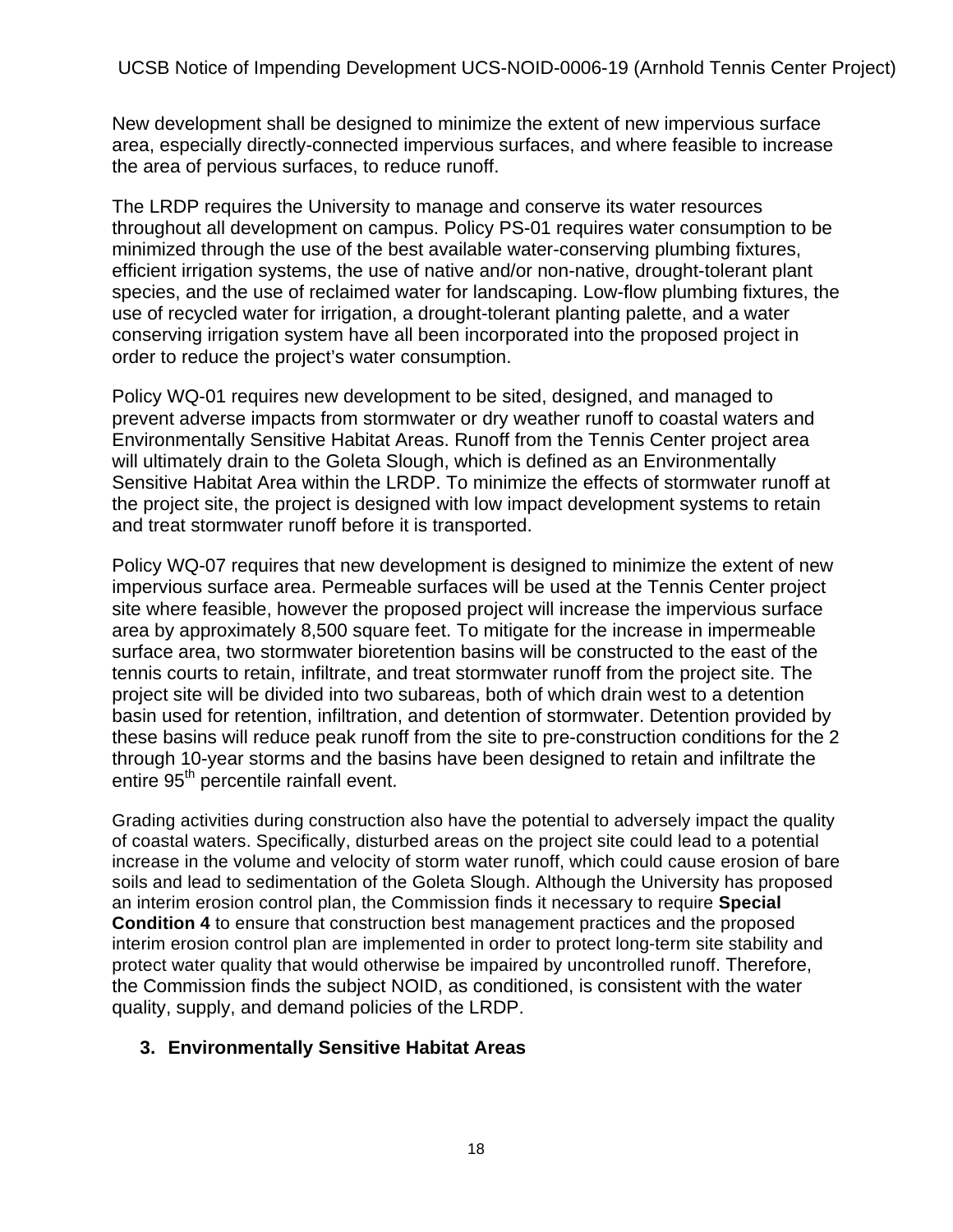The LRDP contains several policies regarding the protection of sensitive habitat areas and scenic and visual resources. Section 30240 of the Coastal Act, which is incorporated into the University's certified LRDP, mandates that Environmentally Sensitive Habitat Areas (ESHA) shall be protected against any significant disruption of habitat values and that development in areas adjacent to ESHA shall be sited and designed to prevent impacts that would significantly degrade such areas. To provide for recreational opportunities and associated development while also protecting coastal resources, the LRDP includes several policies to specifically address provisions of such development and protection of sensitive habitat areas, and tree and bird species.

Policy ESH-11 states:

The use of any noxious and/or invasive plant species listed as problematic, a 'noxious weed' and/or invasive by the California Native Plant Society, the California Exotic Pest Plant Council, the State of California or the U.S. Federal Government shall be prohibited in all campus landscaping.

Policy ESH-15, in relevant part, states:

The University shall replace and/or retrofit all outdoor lighting within ten (10) years following the date of effective certification of the 2010 LRDP to minimize the campus lighting footprint/ envelope consistent with the following:

….. C. All outdoor lighting shall be designed to avoid, or minimize to the maximum extent feasible, all forms of light pollution, including light trespass, glare, and sky glow, and shall at a minimum incorporate the following:

1. Best available visor technology to minimize light spill and direct/focalize lighting downward, toward the targeted area(s) only;

2. The minimum standard (pole) height and height of the light mounting necessary to achieve the identified lighting design objective;

3. The best available technology and a lighting spectrum designed to minimize lighting impacts on sensitive species and habitat; and

4. Measures to minimize light trespass onto ESHA and open space areas....

Policy ESH-28, in relevant part, states: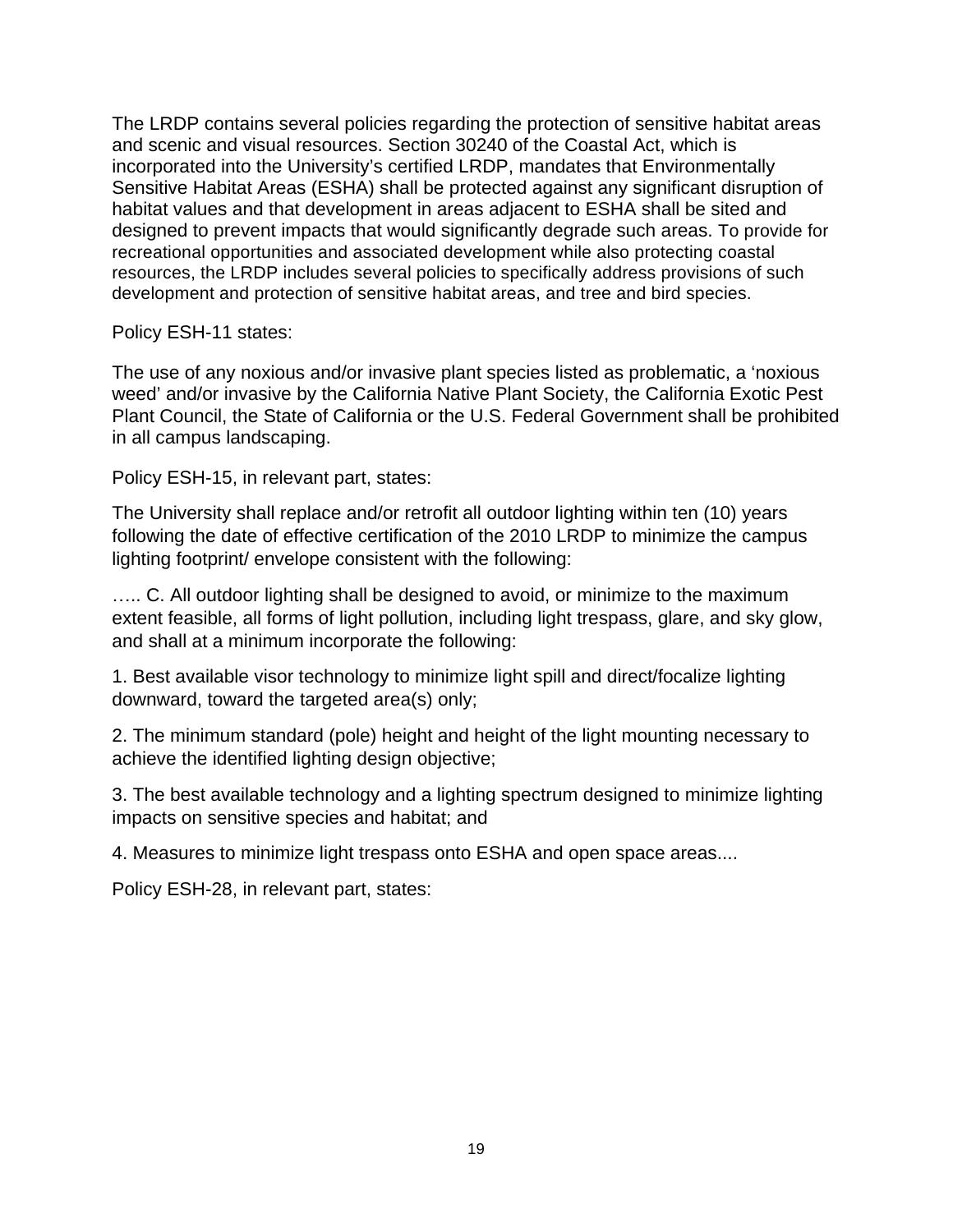…C. To preserve roosting habitat for bird species and monarch butterflies, tree(s) associated with new development, re-development, or renovation that are either native or have the potential to provide habitat for raptors or other sensitive species shall be preserved and protected to the greatest extent feasible. Where native, or otherwise biologically significant, trees are retained, new development shall be sited a minimum of five feet from the outer edge of that tree's canopy drip-line. The removal of such trees shall be evaluated pursuant to the Notice of Impending Development for the new development. Prior to the removal of any native and/or sensitive tree for development purposes, the University shall conduct biological studies to show whether the tree(s) provide nesting, roosting, or foraging habitat for raptors and sensitive bird species, aggregation or significant foraging sites for monarch butterflies, or habitat for other sensitive biological resources. The Commission may condition the subject Notice of Impending Development to secure the seasonal timing restrictions and mitigation requirements otherwise set forth in the Campus Tree Trimming and Removal Program in Appendix 2.

#### Policy ESH-30 states:

New development shall avoid all special-status plant species, including Southern tarplant, to the greatest extent feasible. This policy applies to isolated individual plants that do not meet the definition of ESHA. Special-status species that are ESHA shall be afforded full protection under the ESHA provisions of the LRDP. Where the individual(s) do not meet the definition of ESHA and cannot be feasibly avoided, then it may be relocated provided that the impact to individual species shall be fully mitigated.

As previously stated, the project site is located within a highly developed area on the Main Campus that is not designated as open space and that does not contain ESHA. Although development activities are not proposed to occur in ESHA, the construction of new development has the potential to adversely impact nearby ESHA, coastal waters, and sensitive species through disturbance from light pollution, sedimentation due to erosion during construction, polluted runoff once the project is complete, as well as directly impact sensitive bird species through the removal or trees used for nesting and/or roosting.

UCSB proposes to adhere to Policy ESH-15 in order to minimize light disturbance on nearby ESHA. There would be no nighttime lighting for the tennis courts. Exterior lighting for the Tennis Center Project would consist of safety and security lighting along walkways and at various locations throughout the courts. The security lighting will be full cut off, dark skies compliant, and in accordance with the LRDP Outdoor Lighting and Replacement Plan (OLRRP). All lighting in the area has been retrofitted and there is no outdated lighting identified in the OLRPP in the project vicinity.

Along the perimeter of the existing tennis courts, several mature trees exist. The proposed project includes the removal of seven trees, including four Coast Live Oak, three non-native trees (two Tipuana Tipu, and one Hakea). The University has requested Commission certification of an amendment to the University's certified Long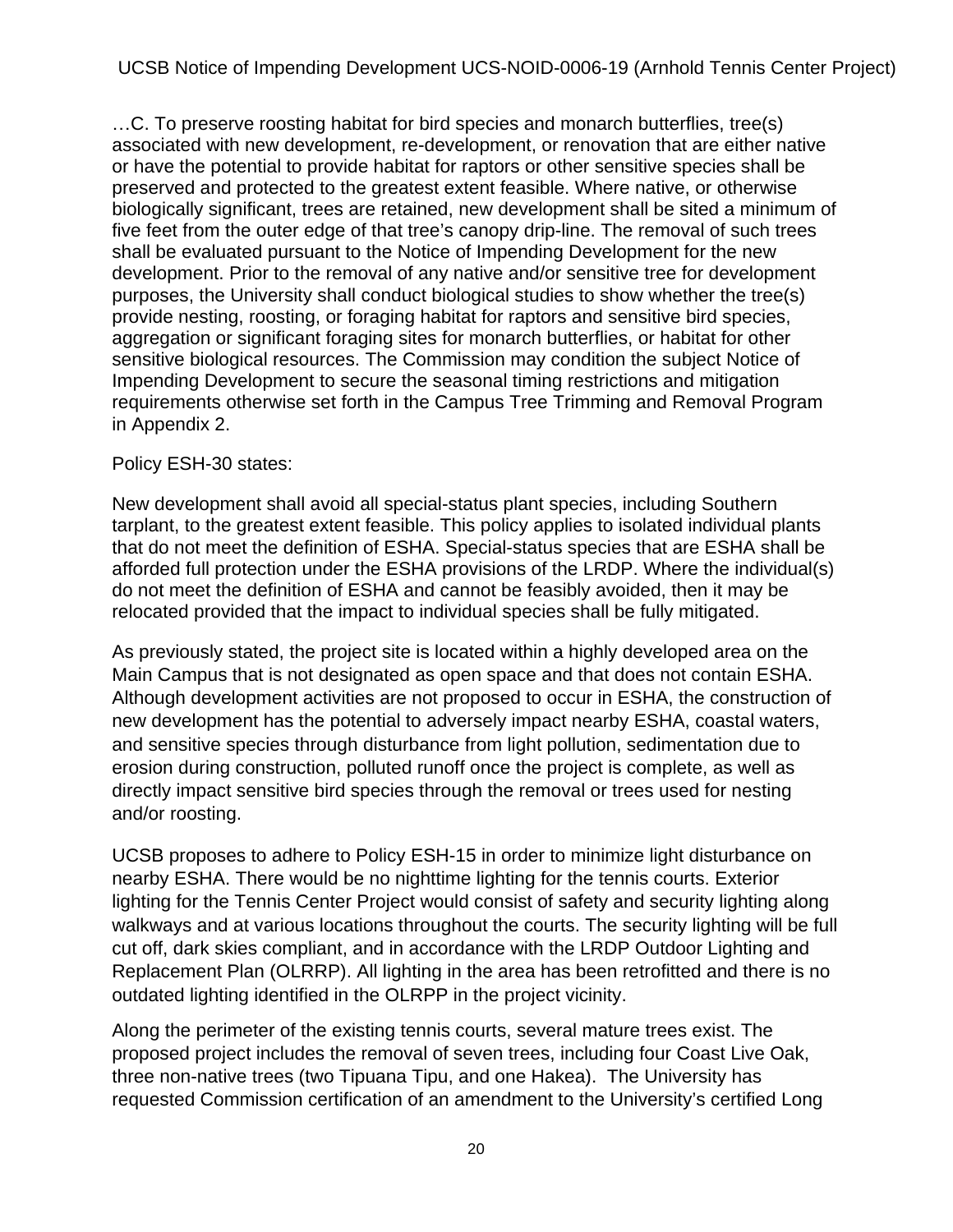Range Development plan to allow for the removal of four oak trees onsite, by revising Land Use Policy LU-13(b). Land use policy LU-13(b) states that the remaining individual oak trees within the Main Campus Core Recreation Area shall be protected and preserved. The amendment would modify the policy to allow for the removal of the four oak trees located within the Tennis Center Project site. The LRDP protects oak trees and other native or biologically significant trees on campus that may not be considered ESHA through Policy ESH-28, by requiring development to be sited to the maximum extent feasible a minimum of 5 feet from the outer edge of the tree's canopy dripline. The University analyzed alternatives for the siting of the tennis courts to avoid the removal of the oak trees. However, the University's project engineer indicated that there was no feasible alternative location or design alternative that could avoid the removal of the oak trees onsite. Three of the four oak trees at the project site are within five to 10 feet of the existing tennis courts, and the oak tree driplines are also within five feet, or under, the existing courts. Demolition and construction of the new courts, whether it is reconstruction in their current location or relocation/reconfiguration will require significant site disturbance that would adversely impact the existing oak trees. As such, there is no feasible alternative location or design that would avoid the removal of the oak trees onsite.

The certified LRDP's Campus Tree Trimming and Removal Program requires mitigation for the removal of any tree on campus. In order to mitigate for the removal of the four Coast Live Oaks, two Tipuana Tipu, and one Hakea, the University is proposing to replace the removed trees at a 10:1 ratio for the oaks and at a 1:1 ratio for the nonnatives, in accordance with the Campus Tree Trimming and Removal Program of the certified LRDP. The current landscaping plan calls for eight trees to be planted at the project site, in addition to 40 Coast Live Oak tree saplings on North Campus adjacent to the Ellwood Marine Terminal. Therefore, in order to implement the University's proposal, **Special Condition 1** requires the University to submit a tree and Miniature Lupine mitigation and monitoring plan, which shall include the replacement tree and Miniature Lupine locations, tree or seedling size and Miniature Lupine planting specifications, and a five-year monitoring program with specific performance standards to ensure that the replacement planting program is successful.

Furthermore, the University is proposing to plant at least four Coast Live Oaks and four Western Redbud trees on the project site. Other species proposed in the conceptual landscaping plan include the following: Red Buckwheat, Sticky Monkey Flower, Weird Manzanita, Blue Bedder, Canyon Prince Wild Rye Grass, Deer Grass, Common Yarrow, Emerald Carpet Manzanita, Yankee Point, Pacific Mist Manzanita, Santa Barbara Ceanothus, Clustered Field Sedge, California Fuchsia, Common Rush, Blueeyed Grass, Bush Anemone, and Bitter Gooseberry. In compliance with policy ESH-11, no noxious and/or invasive plant species listed as problematic, a 'noxious weed' and/or invasive by the California Native Plant Society, the California Exotic Pest Plant Council, the State of California or the U.S. Federal Government shall be used in any campus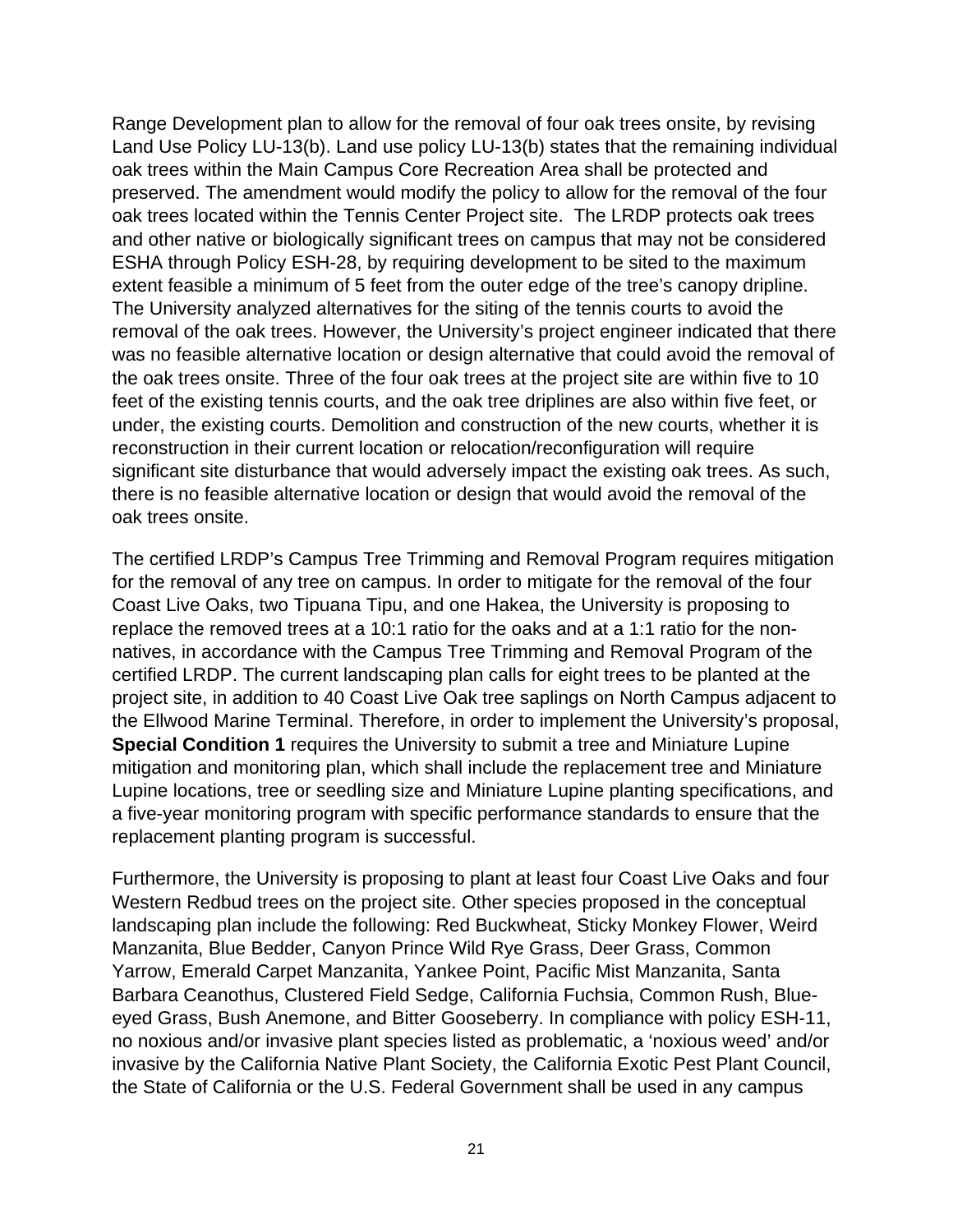UCSB Notice of Impending Development UCS-NOID-0006-19 (Arnhold Tennis Center Project)

landscaping. Additionally, **Special Condition 3** requires the University submit a final landscaping and restoration plan, to ensure that no noxious or invasive species are planted onsite.

The University has submitted a raptor survey and habitat assessment, completed within the last year, to evaluate and document foraging and nesting activity within the Tennis Center Project site. The submitted raptor survey, "Coastal Breeding Season Raptor Surveys and Raptor Habitat Assessment for University of California, Santa Barbara, Tennis Court Relocation Project" dated July 11, 2019, prepared by Dudek, did not find any raptor nesting activity within the trees proposed for removal. Although the raptor survey did not find any nesting activity, the seven trees proposed for removal still have the potential to provide habitat for sensitive bird and raptor species, and therefore it is necessary to ensure that potential impacts to nesting bird species are avoided during tree removal activities. **Special Condition Two (2)** requires that a qualified environmental resource specialist conduct preconstruction bird surveys to determine whether nesting or breeding behavior is occurring within 500 feet of the project site should tree removal activities occur during the bird breeding season between February 15 and September 1, as consistent with Policy ESH-28. Further, Special Condition 2 requires that a qualified environmental resources specialist be present during all tree removal activities and shall require the University to cease work should any breach in compliance occur, or if any unforeseen sensitive habitat issues arise. If significant impacts or damage occur to sensitive habitats or to wildlife species, UCSB shall be required to submit a revised or supplemental program to adequately mitigate such impacts.

In addition to the seven trees set for removal along the perimeter of the tennis courts, Miniature Lupine currently occurs within a 8,200 square foot field area west of the courts. Although the Miniature Lupine has no formal protected status, it is considered locally sensitive by the campus. The Tennis Center project will result in a permanent net impact to approximately 4,600 square feet of the Miniature Lupine area. In accordance with Policy ESH- 30, when special status species do not meet the definition of ESHA and their removal cannot be feasibly avoided, then the species may be removed or relocated provided that the impact to the individual species is fully mitigated. The University has proposed to mitigate for the impact to the Miniature Lupine through focused enhancement of the remaining 2,800 square foot of habitat on the project site, in addition to restoring an 11,300 square foot area of bare soils with Miniature Lupine at the East Bluff, adjacent to Henley Gate.

Therefore, the Commission finds the subject NOID, as conditioned, is consistent with the ESHA policies of the LRDP.

## **4. California Environmental Quality Act**

Section 13096 of the Commission's administrative regulations requires Commission approval of Notices of Impending Development (NOID) to be supported by a finding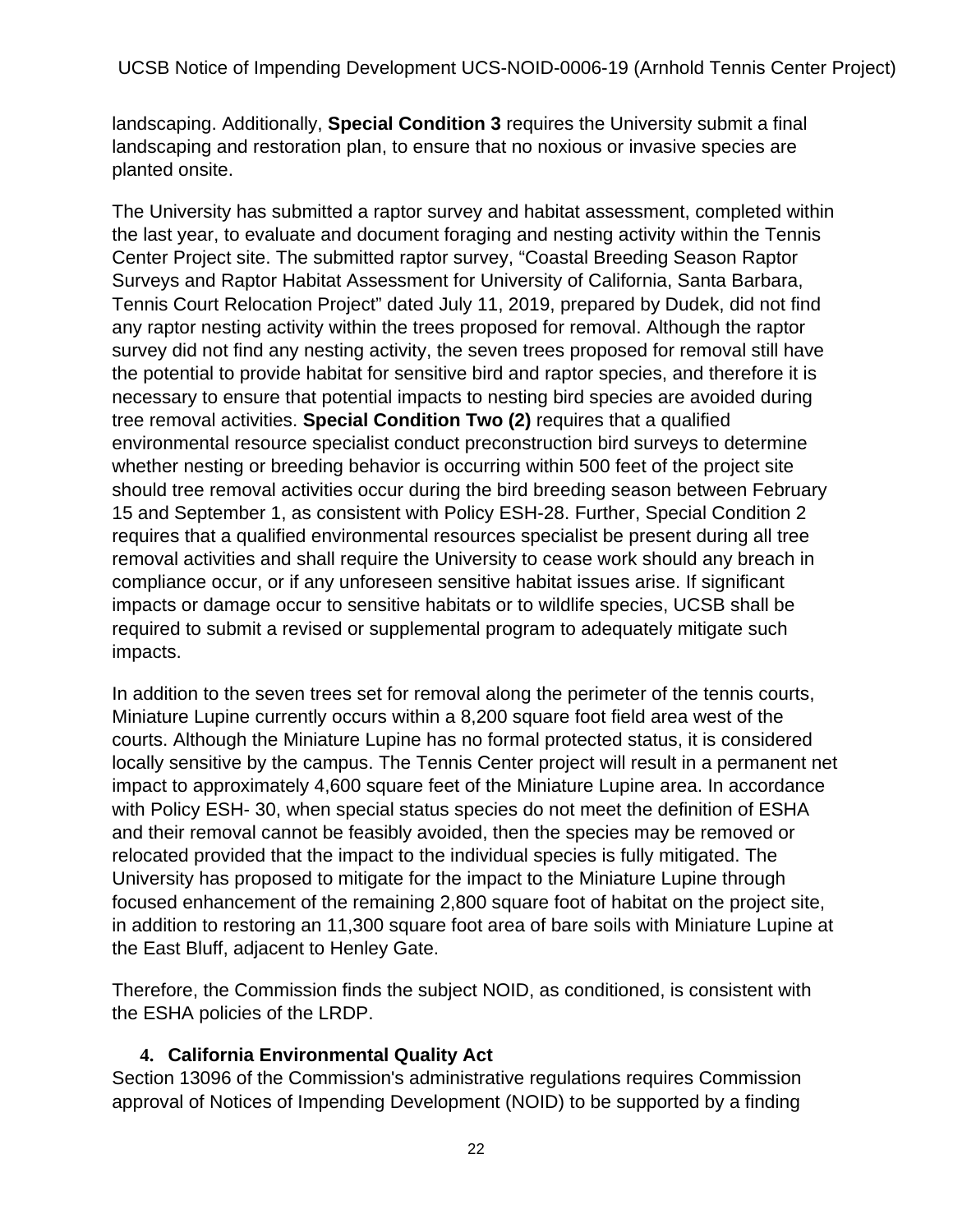showing that the application, as modified by any conditions of approval, is consistent with any applicable requirements of the California Environmental Quality Act (CEQA). Pursuant to CEQA, the University of California is responsible for preparing any necessary environmental documents for its project (Pub. Res. Code § 21080.09). When carrying out its review as a responsible agency, the Commission has a certified regulatory program that it generally uses in lieu of preparing environmental impact reports and negative declarations under CEQA.

Section 21080.5(d)(2)(A) of CEQA prohibits the Commission from approving a proposed development if there are feasible alternatives or feasible mitigation measures available that would substantially lessen any significant adverse effect which the activity may have on the environment.

The Commission incorporates its findings on LRDP consistency at this point as if set forth in full. As discussed in the preceding sections, the proposed development approved by this NOID, as conditioned, is consistent with both the policies and provisions of the certified 2010 LRDP. Feasible mitigation measures that will minimize all significant adverse environmental impacts have been required as special conditions. As conditioned, there are no feasible alternatives or feasible mitigation measures available, beyond those required, that would substantially lessen any significant adverse impact that the activity may have on the environment. Therefore, the Commission finds that the Notice of Impending Development, as conditioned herein, is consistent with the applicable policies and provisions of the certified Long Range Development Plan, the Coastal Act, and CEQA.